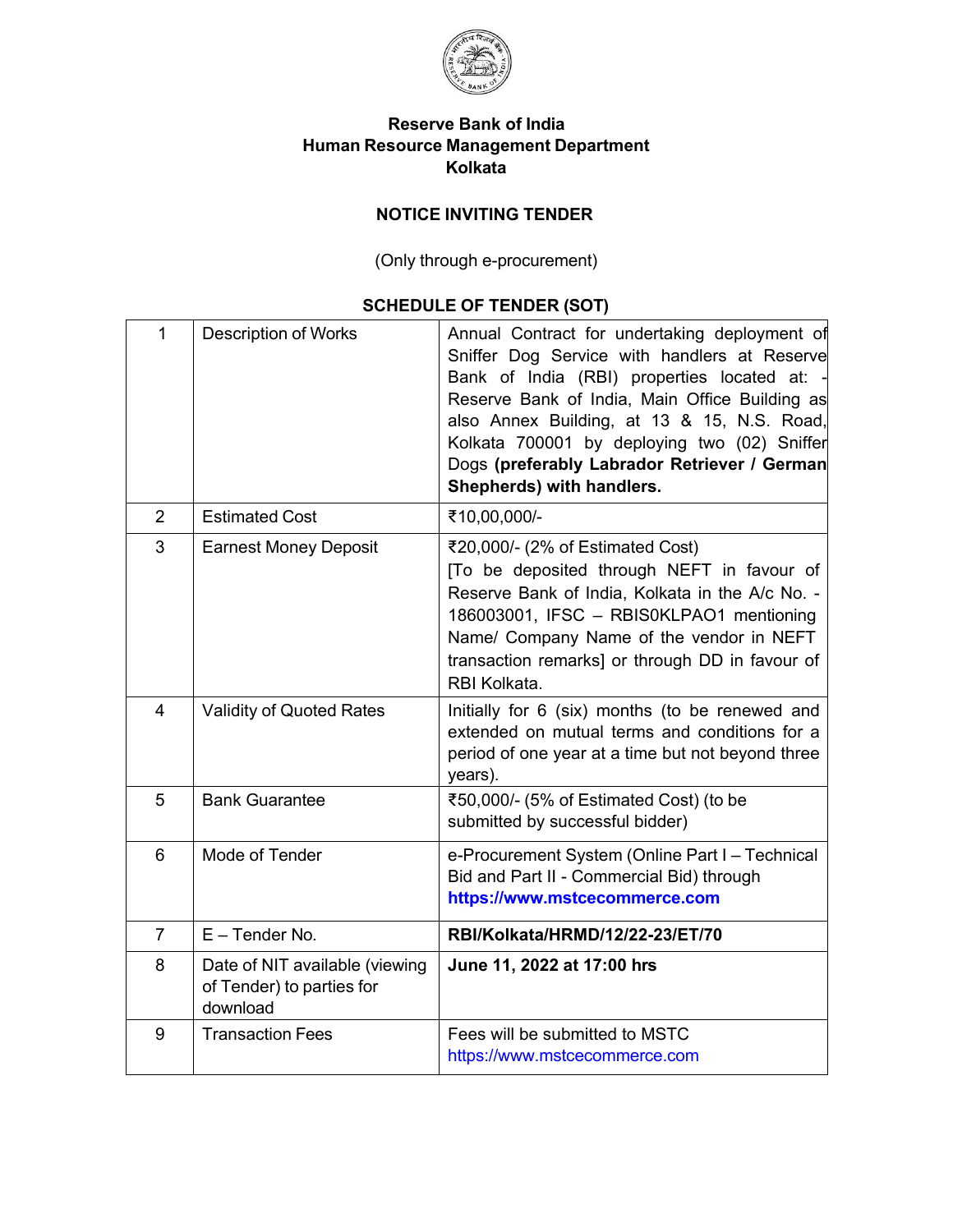| 10              | Schedule of offline Pre-bid<br>meeting                                                               | <b>June 13, 2022 at 15:00</b> hours at Human<br>Resource Management Department, 5th Floor,<br>Reserve Bank of India, 15, N.S Road, Kolkata<br>700001. |
|-----------------|------------------------------------------------------------------------------------------------------|-------------------------------------------------------------------------------------------------------------------------------------------------------|
| 11              | Date of Starting of e-Tender for June 14, 2022 at 10:00 hrs.<br>Online submission on MSTC<br>website |                                                                                                                                                       |
| 12 <sup>2</sup> | Last Date of Submission of<br>EMD to RBI, Kolkata                                                    | <b>July 06, 2022</b>                                                                                                                                  |
| 13              | Date of Closing of Online e-<br>tender for submission of<br>Technical & Commercial Bid               | July 07, 2022 at 14:00 hrs.                                                                                                                           |
| 14              | Date and Time of Opening of<br>Part Li.e. Technical bid                                              | July 07, 2022 at 15:00 hrs.                                                                                                                           |
| 15              | Date & Time of Opening of<br>Part II i.e., Commercial Bid                                            | Will be communicated in Due course.                                                                                                                   |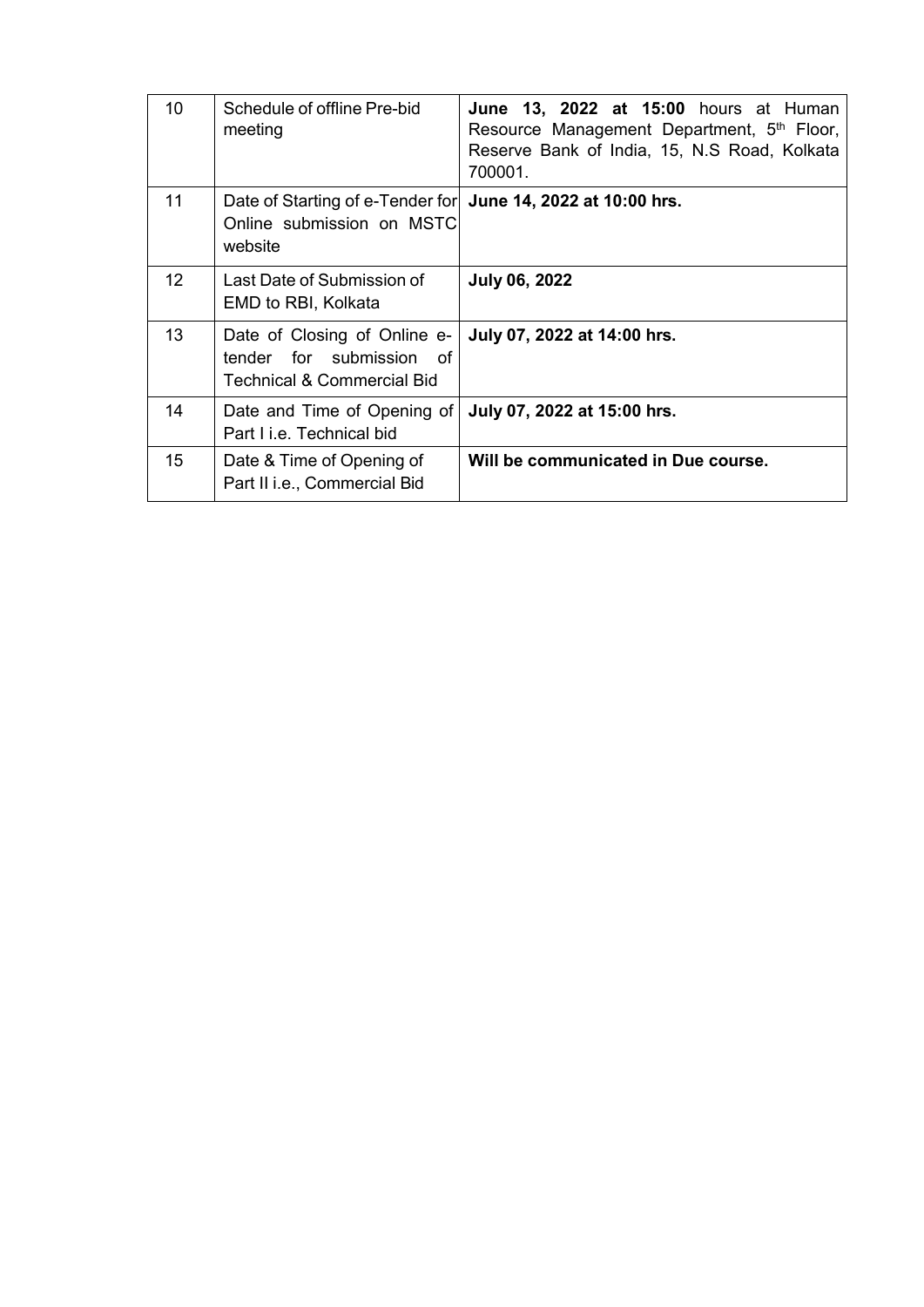

### **PART I**

#### **Tender for Annual Contract for undertaking deployment of two (02) Sniffer Dogs with handlers for RBI, Main Office Premises as also Annex building, 13 & 15, N.S. Road, Kolkata 700 001**

Name of the Tenderer: \_\_\_\_\_\_\_\_\_\_\_\_\_\_\_\_\_\_\_\_\_\_\_\_\_\_\_\_\_\_\_\_\_\_\_\_\_\_\_\_\_\_\_\_

Address: \_\_\_\_\_\_\_\_\_\_\_\_\_\_\_\_\_\_\_\_\_\_\_\_\_\_\_\_\_\_\_\_\_\_\_\_\_\_\_\_\_\_\_\_\_\_\_\_\_\_\_\_\_\_\_

Date of pre-bid meeting: **June 13, 2022 (15:00 hrs.)**

Date of on line submission: **June 14, 2022 to July 07, 2022**

Date of opening of Tender (Part-I) **July 07, 2022 (15:00 hrs.)**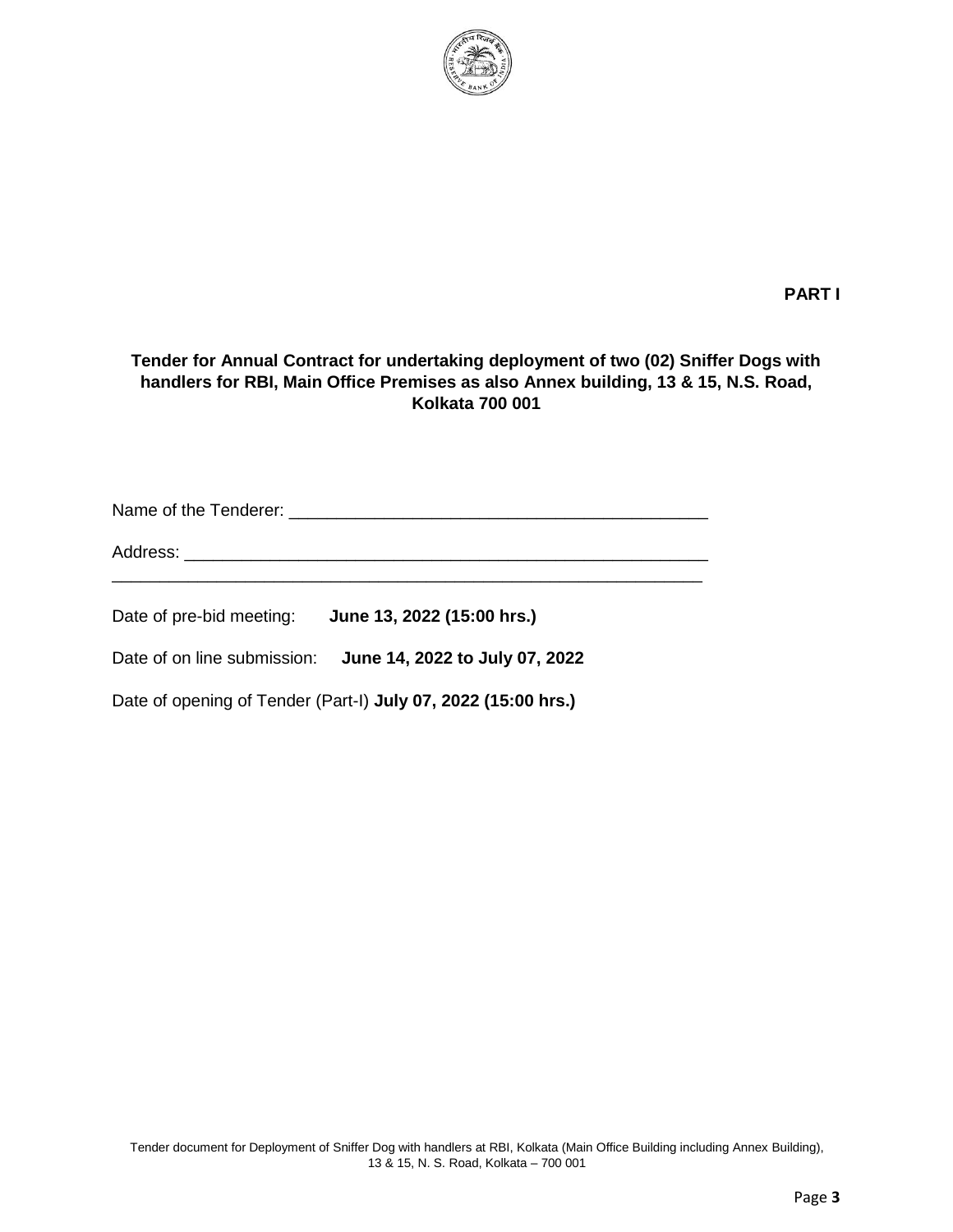

# **Pre-Eligibility Criteria**

| <b>Criteria</b>                         | <b>Requirement</b>                                                                                                                                                                                                                                                                                                                                                                                                                                                                                                                                                                                                                                                                                                        |
|-----------------------------------------|---------------------------------------------------------------------------------------------------------------------------------------------------------------------------------------------------------------------------------------------------------------------------------------------------------------------------------------------------------------------------------------------------------------------------------------------------------------------------------------------------------------------------------------------------------------------------------------------------------------------------------------------------------------------------------------------------------------------------|
| 1. Duration<br>of<br>Past<br>experience | (a) Should have a minimum 3 years of experience as on<br>December 31, 2021. Tenderers should furnish their<br>Client list showing the details of work carried out by<br>them during the last 3 years. The list shall include<br>details such as Name of Client, Value of Work<br><b>The</b><br>Tenderer<br>should<br>etc.<br>submit<br>executed<br>documentary evidence in support of minimum<br>experience of 3 years.<br>(b) The Tenderer should be providing services in any of<br>the following segments (i) Four Star Hotels or above,<br>(ii) International/ Domestic Airports, (iii) Metro Railway<br>Shopping<br>(iv) Luxury<br>Malls,<br>Stations,<br>(v)<br>Reputed/Public/Private Sector<br>banks/enterprises. |
| 2. Yearly Turnover                      | Tenderer should produce the copies of work orders<br>from clients mentioned above.<br>Should have an average annual turnover of 100% of the<br>Estimated Cost or more during the last three financial year<br>ended March 31, 2021. A Certificate from Chartered<br>Accountant (CA), along with the Balance Sheet, duly certified<br>must be mandatorily submitted along with the tender. Any<br>tender document without the Balance sheet and a CA<br>certificate regarding the turnover will be rejected.                                                                                                                                                                                                               |
| 3. Service Set up                       | Certificate in support of having a full-fledged service set up for<br>the job specified in the Tender documents should be uploaded.<br>(To be uploaded in e-tendering portal)                                                                                                                                                                                                                                                                                                                                                                                                                                                                                                                                             |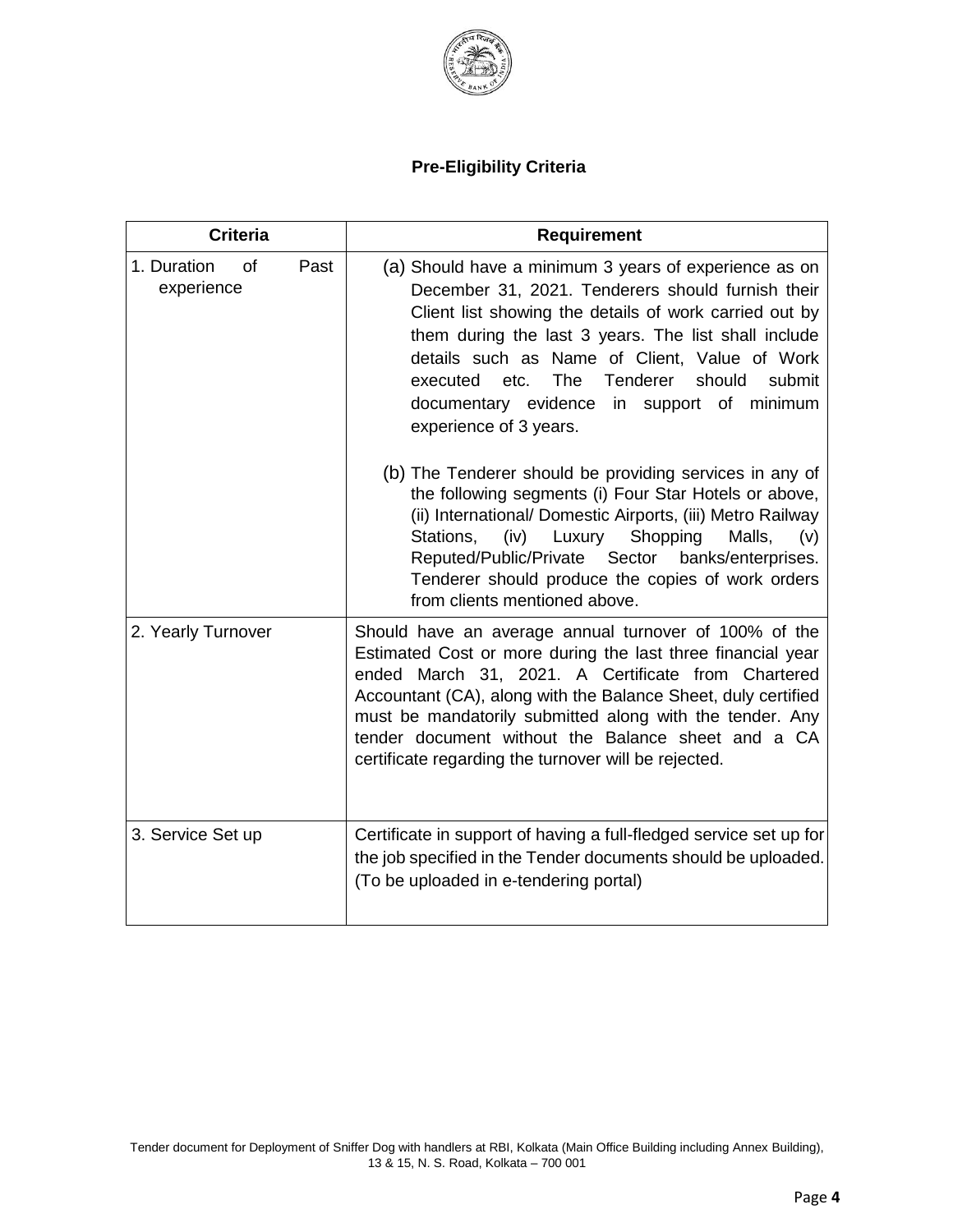

| 4. Details of Company/<br>Firm/ Agency                                                      | The full particulars of the Company/Firm/Agency/ in details are<br>required to be submitted. In case of a company, the certificate<br>of registration, Memorandum and Article of Association of the<br>Company and other relevant documents and particulars of all<br>the directors and responsible officials are required to be<br>submitted. In case of a partnership firm, the partnership deed,<br>power of attorney, if any and particulars of all the partners<br>constituting the firm and in case of an agency or proprietorship,<br>the particulars of the individual/individuals involved therein<br>along with the names(s) and address(es) etc. are to be<br>submitted. |
|---------------------------------------------------------------------------------------------|-------------------------------------------------------------------------------------------------------------------------------------------------------------------------------------------------------------------------------------------------------------------------------------------------------------------------------------------------------------------------------------------------------------------------------------------------------------------------------------------------------------------------------------------------------------------------------------------------------------------------------------------------------------------------------------|
| 5. Credit worthiness of the<br>Agency                                                       | Copies of the Income Tax Clearance Certificates / Income Tax<br>Assessment Orders along with creditworthiness certificate<br>from the bankers with a copy of the latest final accounts of the<br>business of the bidder duly certified by a Chartered Accountant<br>should be uploaded in proof of their creditworthiness and<br>turnover for last three years.<br>(To be uploaded in the e-tendering portal)                                                                                                                                                                                                                                                                       |
| 6. Name and Address of<br><b>Banker</b><br>their<br>the<br>and<br>present contact executive | Written information about the names and addresses of the<br>bankers of tenderers along with full details, like names, postal<br>addresses, e-mail IDs, telephone nos. (Landline and mobile),<br>fax nos., etc., of the contact executives (i.e. the persons who<br>can be contacted at the office of their banker by RBI in case it<br>is so needed) should be uploaded.<br>(Annex-I to be filled and uploaded in the e-tendering<br>portal)                                                                                                                                                                                                                                        |
| Details<br>7.<br>of<br>Bank<br>Accounts                                                     | Full particulars of the bank accounts of the tenderers like the<br>bank branch address, IFS Code, account no and type, when<br>opened, etc., should be submitted (uploaded).                                                                                                                                                                                                                                                                                                                                                                                                                                                                                                        |
| 8. Names and Addresses<br>of the Clients and their<br>present contact executives            | Written information about the names and addresses of the<br>clients like e-mail IDs, telephone numbers, fax numbers, etc.,<br>should be uploaded.                                                                                                                                                                                                                                                                                                                                                                                                                                                                                                                                   |
| 9. Details of Work                                                                          | The Client wise type of the work executed, awarded, actual cost<br>of executed work, names, addresses and contact details of<br>officers/ authorities/ departments under whom the work was<br>executed should be furnished/ uploaded.                                                                                                                                                                                                                                                                                                                                                                                                                                               |
| 10. Documents to be<br>submitted                                                            | Audited or Chartered Accountant certified statement of<br>a)<br>accounts for the last 3 accounting years.                                                                                                                                                                                                                                                                                                                                                                                                                                                                                                                                                                           |

Tender document for Deployment of Sniffer Dog with handlers at RBI, Kolkata (Main Office Building including Annex Building), 13 & 15, N. S. Road, Kolkata – 700 001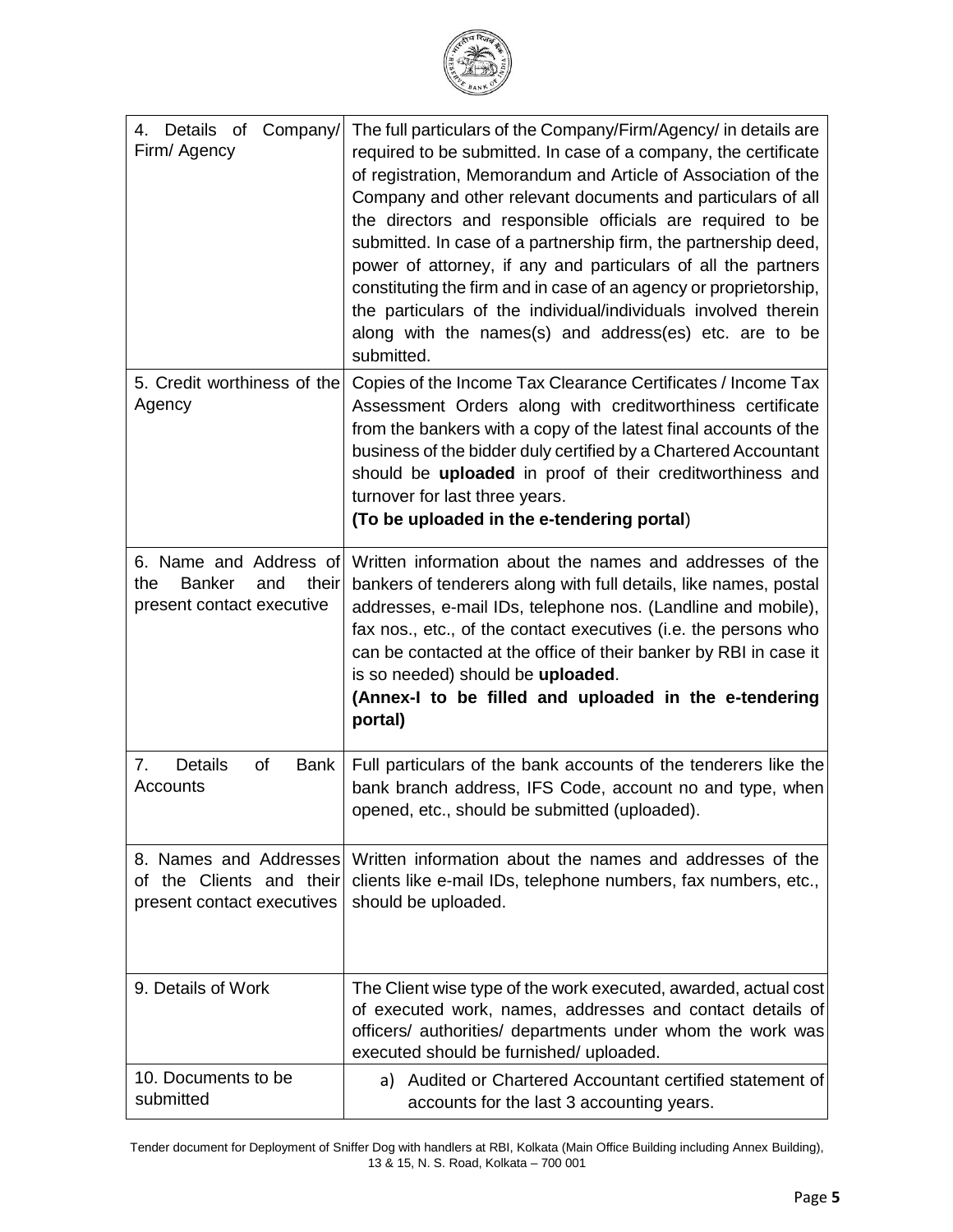

| List<br>11 <sub>1</sub><br>0f<br>Deviation-<br>Technical, if any | specifically for this work for an amount equivalent to the<br>estimated cost of the present work, indicating financial<br>soundness of the tenderer.<br>Details of the Bank Account held by them in a scheduled<br>g)<br>bank in India.<br>h) Copy of certificate regarding the explosive sniffing<br>proficiency of the sniffer dogs to be deployed from<br>any Govt. institution or Govt. recognized institution.                              |
|------------------------------------------------------------------|--------------------------------------------------------------------------------------------------------------------------------------------------------------------------------------------------------------------------------------------------------------------------------------------------------------------------------------------------------------------------------------------------------------------------------------------------|
|                                                                  | b) Copies of Income Tax Return filed with the Income Tax<br>Department for the last three years.<br>Copies of applicable tax registrations. viz PAN, TIN,<br>C)<br>GST etc.<br>d) Copies of Registration Certificates of the Company/<br>firm/agency issued by the relevant authority.<br>e) Copies of E.P.F.O Registration Certificate and E.S.I.C<br>registration certificates.<br>Solvency Certificate issued by the tenderer's bankers<br>f) |

#### **Note:**

- 1. RBI shall obtain reports on the past performance of the tenderer from his/ their clients and shall evaluate the said reports as per the evaluation criteria before opening of the Part- II of the tenders. If any tender is not found to possess the required eligibility for participating in the tendering process at any point of time and /or his/ their performance reports received from his/ their clients and /or his bankers' report are found unsatisfactory, RBI reserves the right to reject his tender offer.
- 2. RBI is not bound to accept the lowest tender and reserves the right to accept either in full or in part any tender and also reserves the right to reject all the tenders without assigning any reasons thereof.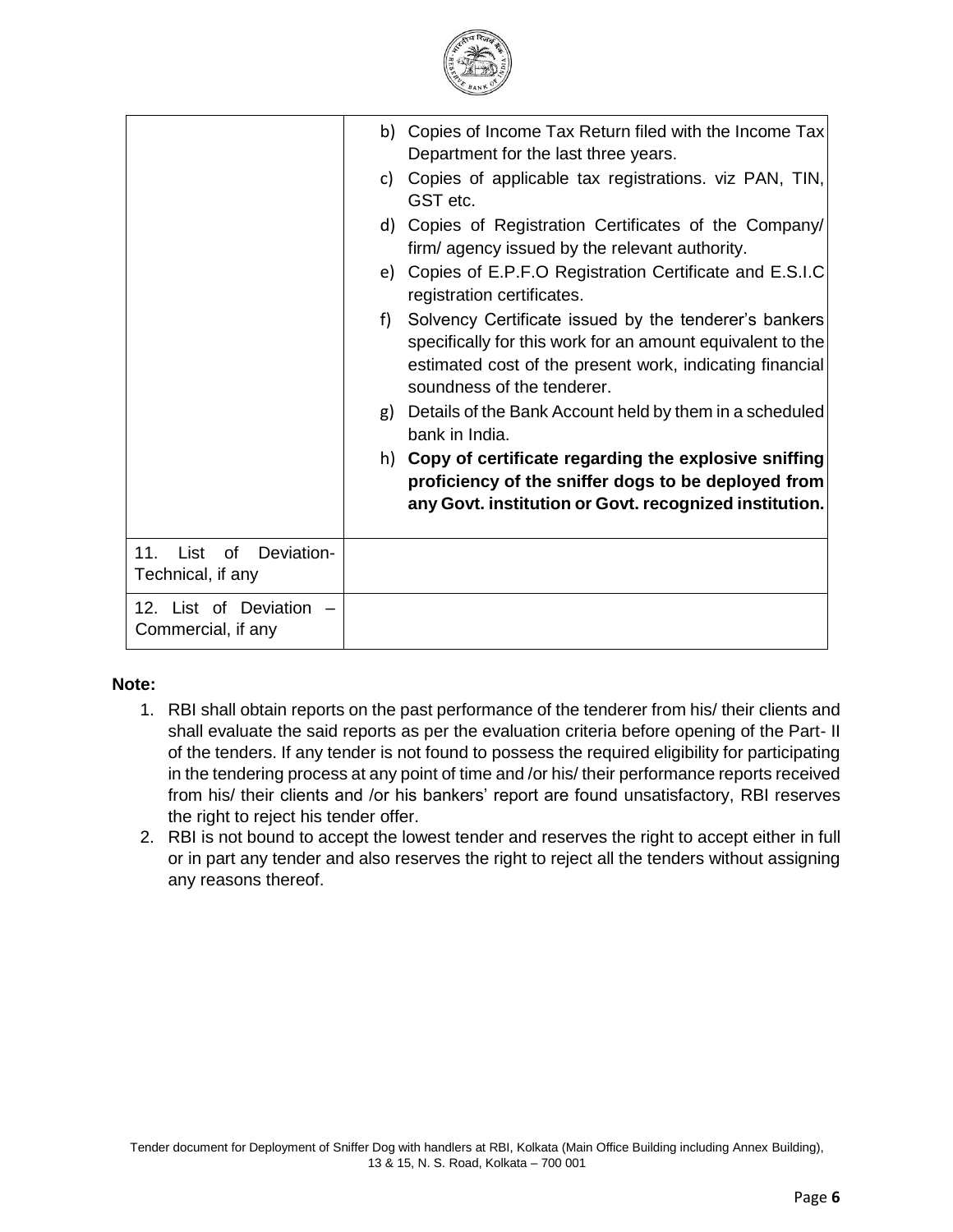

### INSTRUCTIONS TO TENDERERS

## **1. Pre- Bid Meeting**

a) Tenderers requiring any clarification regarding this document shall contact RBI in writing at the mentioned email address provided in this document or raise enquiries during the pre-Bid meeting.

b) The tenderers' designated representatives are invited to attend a pre-bid meeting on **June 13, 2022** at 15:00 hrs. at Human Resource Management Department, 5<sup>th</sup> Floor, Reserve Bank of India, 15, N.S Road, Kolkata 700001. The purpose of the meeting will be to clarify issues and to answer questions raised at that stage.

c) The tenderers shall submit queries, if any, by sending e-mail, to RBI's email address mentioned in this document, not later than one day before the date of the pre-Bid meeting.

d) Absence from the pre-Bid meeting will not be a cause for disqualification for a tenderer.

## **2. Documents comprising the Tender**

The Tender shall comprise of the following:

- Notice Inviting e-tender
- Technical Bid Details
- Commercial Bid Details
- Earnest Money Deposit (EMD) through NEFT to following A/c:

| A/c Number | 186003001     |
|------------|---------------|
| I IFS Code | RBISOKLPAO1 @ |

Format of Performance Bank Guarantee to be furnished after award of contract by the successful bidder.

- Format of Agreement to be entered into between the successful bidder and the RBI.
- **@ 0 = Zero**

## **3. Period of Validity of Tenders**

a) The tender shall be valid for a period of Ninety (90) days from the date of opening of tender.

b) In exceptional circumstances, prior to the expiration of the tender validity period, RBI may request tenderers to extend the period of validity of their tender. The requests and the responses shall be made in writing.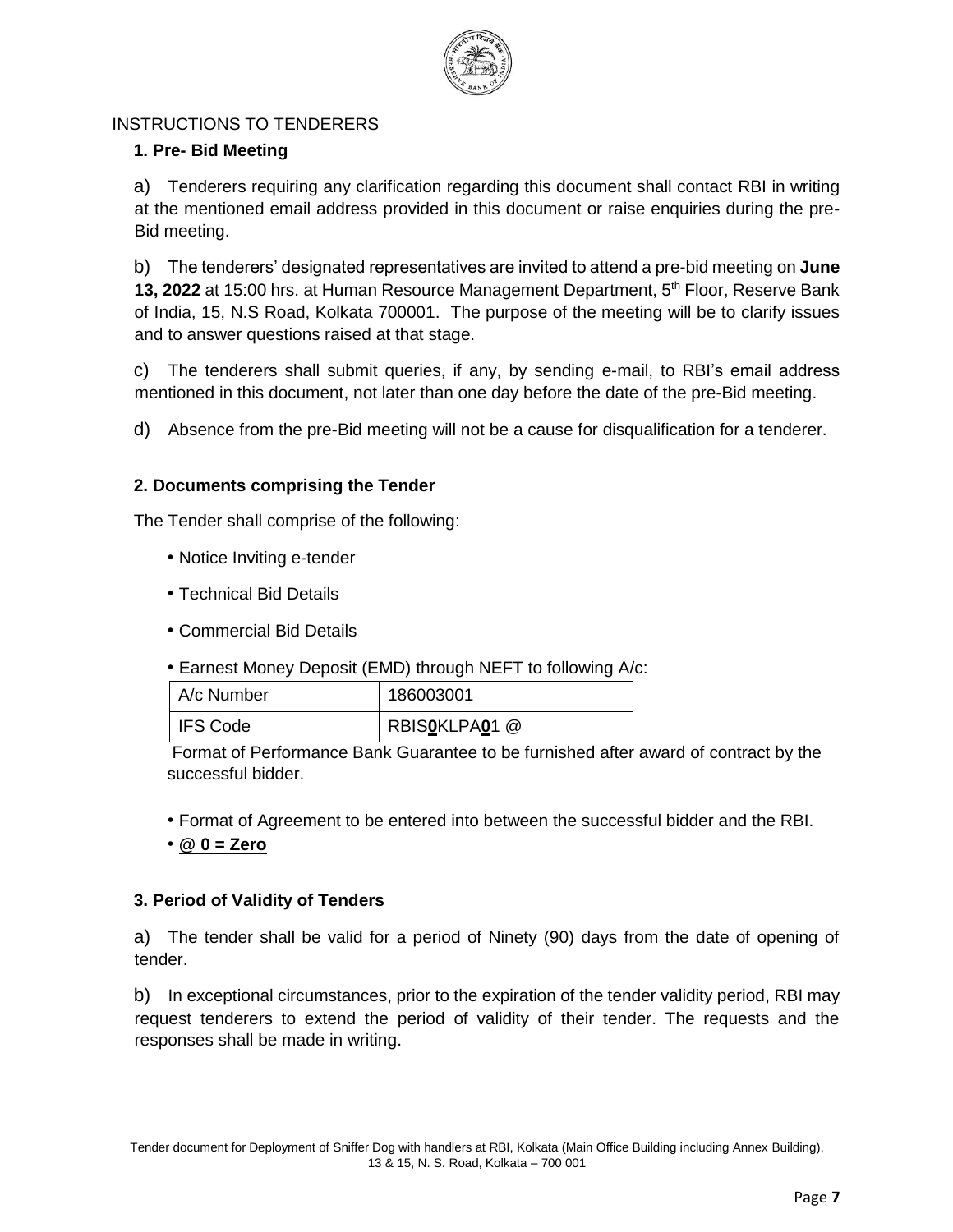

## **4. Submission, Sealing and Marking of Tenders**

a) Tenderers submitting tenders electronically shall follow the electronic tender submission procedures specified in the instructions regarding E-Tender.

b) The tenderers shall submit their technical bid as well as the commercial bid in prescribed format along with copies of necessary documents as indicated in the tender document. E-Tender with all information shall be submitted on or before the prescribed time and date.

c) If desired / prescribed information is not submitted, RBI will assume no responsibility for rejection of tender.

## **5. Deadline for Submission of Tenders**

a) Tenders must be filled online through e-tendering process mentioned in this document, not later than the date and time indicated in this document.

b) RBI may, at its discretion, extend the deadline for the submission of e-tenders by amending the Tender Document.

## **6. Late Tenders - No Tender after the deadline shall be allowed on the e- portal.**

**7.** Tenderers are advised to consider the tentative labour cost as prescribed by Government of India (Ministry of Labour & Employment), Office of Chief Labour Commissioner (C), New Delhi while quoting the rates.

## **8. Tender Opening**

RBI shall open the tender electronically on the notified date. Part - I (Technical Bid) of the tender will be opened in the presence of those tenderers/ their authorized representatives who choose to be present. Part-II (Commercial Bid) only will be opened of those tenderers who qualify/ are found suitable after scrutiny of Part-I (Technical Bid) by RBI on a subsequent date which will be intimated to all the eligible tenderers in advance by Courier/ E-mail/ Telephone call. The decision of RBI in this regard will be final.

## **9. Bid Evaluation Criteria**

The Technical Bids shall be evaluated based on the available documents submitted by the bidder on MSTC.

(Note: Information relating to the evaluation of tenders shall not be disclosed to tenderers or any other persons not officially concerned with such process.)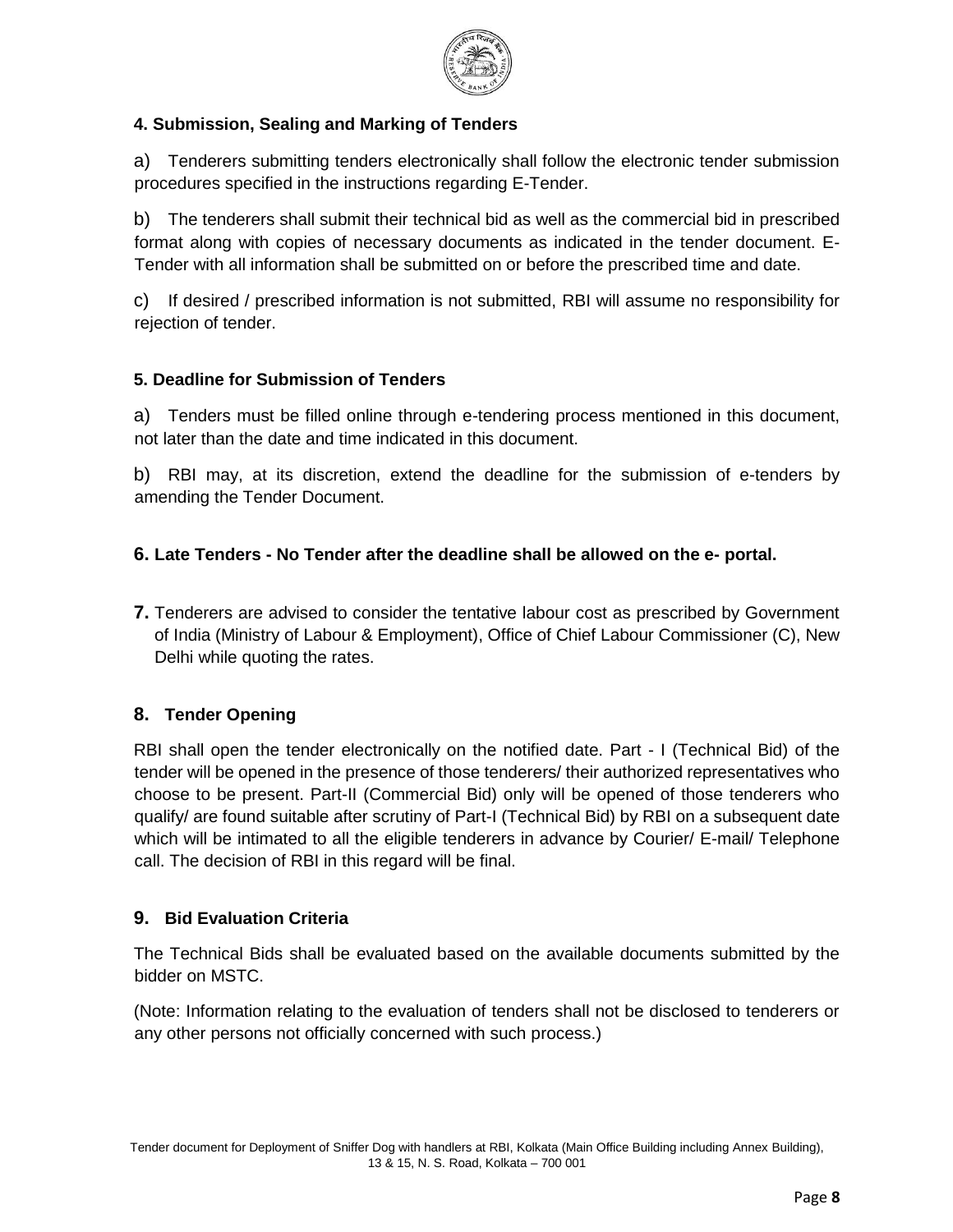

### **10. Clarification of Tenders**

a) To assist in the examination, evaluation, comparison of the tenders and qualification of the tenderers, RBI may, at its discretion, ask any tenderer for a clarification regarding its tender, allowing a reasonable time for response. Any clarification submitted by a tenderer that is not in response to a request by RBI shall not be considered. RBI request for clarification and the response shall be in writing. No change in the prices or substance of the tender shall be sought, offered, or permitted, except to confirm the correction of arithmetic errors discovered by RBI in the evaluation of the tenders.

b) If a tenderer does not provide clarifications regarding its tender by the date and time set in the RBI's request for clarification, its tender shall be liable to be rejected.

#### 11 **Signing of Contract**

The successful tenderer shall execute an agreement with RBI on Non-Judicial stamp paper of value not less than ₹100/- within 10 days of award of work. The stamp duty shall be borne by the successful tenderer. However, the issue of intimation of award of work by RBI shall be considered as a binding contract, as though such an agreement has been executed and all the terms and conditions shall apply on this contract.

#### 12 **Bank Guarantee**

a) The successful tenderer shall furnish along with the execution of the contract, a Bank Guarantee (BG) of **₹** 50,000/- (Rupees Fifty thousand only) in accordance with the Performa given in Annex-III. The BG should be valid for a period of Sixty (60) days after the expiry of contract period. The EMD of such tenderer will be returned on receipt of the Bank Guarantee.

b) Failure of the successful tenderer to submit the Bank Guarantee of **₹** 50,000/- (Rupees Fifty Thousand only) in or to sign the Agreement shall constitute sufficient ground for the annulment of the award, forfeiture of the EMD and blacklisting of such tenderer.

c) The Bank Guarantee shall be released without interest after two months of expiry of the contract period only after being satisfied of the successful completion of the contract and no liabilities from the successful tenderer or its employees. In case of any complaint or pending dues, the Bank Guarantee will be treated as security deposit and shall be discharged only after adjusting all dues, liabilities, etc.

#### **13. Disclaimer**

a) Though adequate care has been taken while preparing this document, the tenderers shall satisfy themselves that the document is complete in all respects. Intimation of any discrepancy shall be given to RBI immediately. If no intimation is received from any tenderer within seven (7) days from the date of notice inviting e-tender, it shall be considered that this document is complete in all respects.

b) RBI reserves the right to modify, amend or supplement this document including all formats and Annex.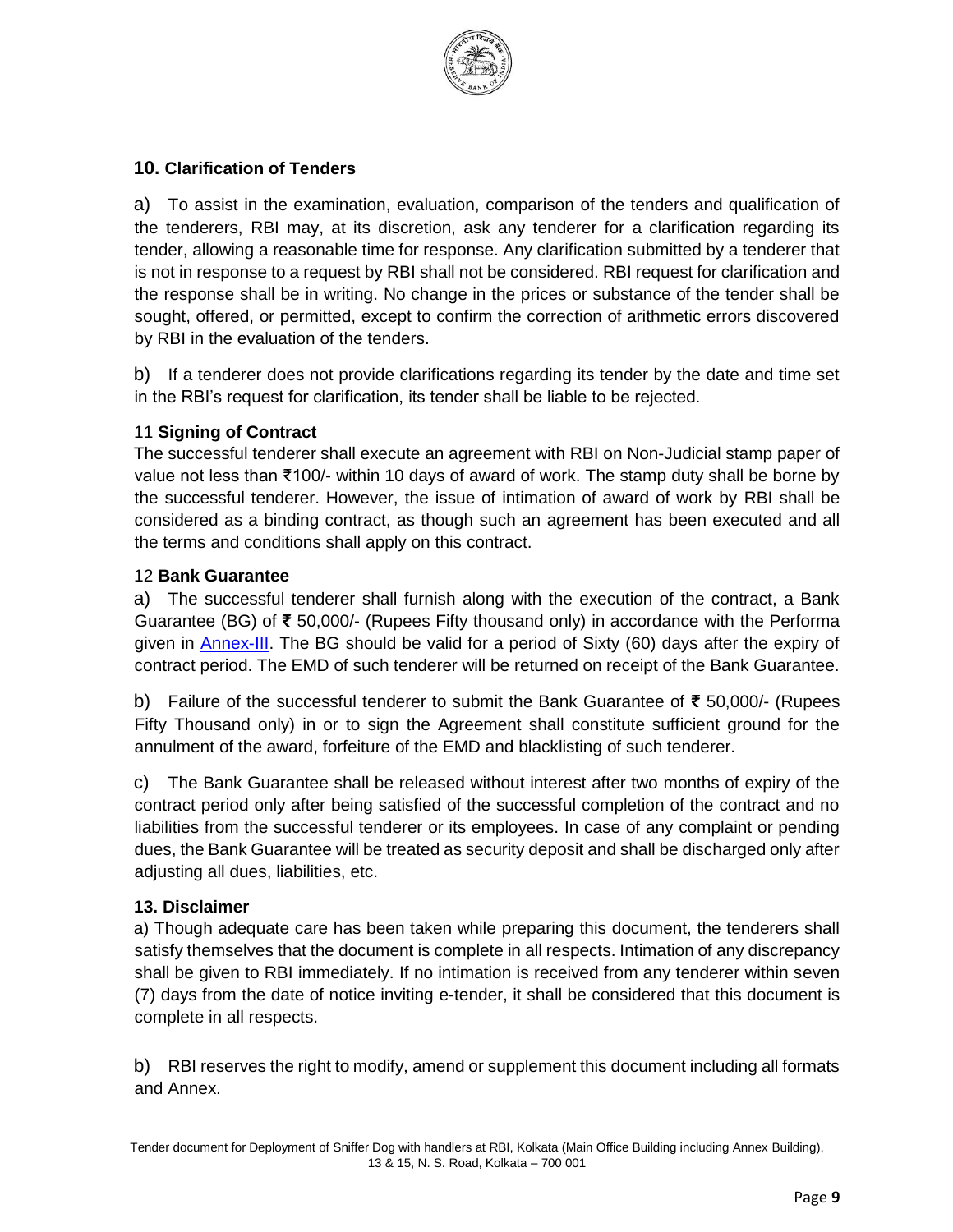

c) While this document has been prepared in good faith, neither RBI nor its employees or advisors will make any representation or warranty, express or implied, or accept any responsibility or liability, whatsoever, in respect of any statements or omissions herein, or the accuracy, completeness or reliability of information, and shall incur no liability under any law, statute, rules or regulations as to the accuracy, reliability or completeness of this document, even if any loss or damage is caused by any act or omission on their part.

**Note-** The tenderers may visit the site before quoting the rates to assess the quantum of work.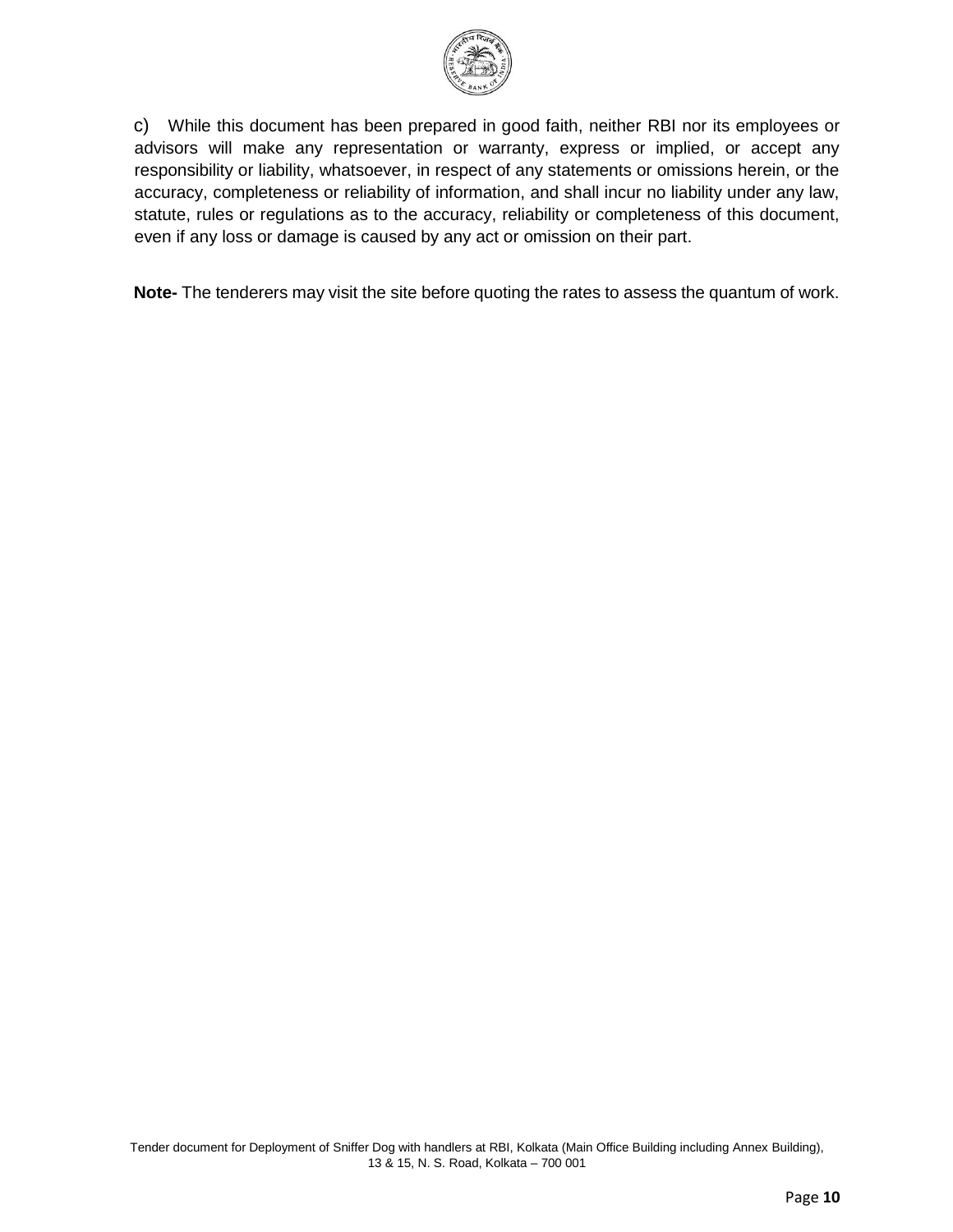

## **PART I – TECHNICAL BID**

From,

| To |  |  |
|----|--|--|

Regional Director Reserve Bank of India 13 & 15, N.S. Road Kolkata – 700001

| SI.<br>No. | <b>Particulars</b>                                                                                                                                                                                                                                                                                                                                                        | Details to be filled in by the<br><b>Tenderer</b> |
|------------|---------------------------------------------------------------------------------------------------------------------------------------------------------------------------------------------------------------------------------------------------------------------------------------------------------------------------------------------------------------------------|---------------------------------------------------|
| 1          | Name of the Tenderer                                                                                                                                                                                                                                                                                                                                                      |                                                   |
| 2          | (a) Type of Company/Agency/Firm<br>(whether<br>Proprietorship / Partnership / LLP / Pvt. Ltd./<br>Ltd. Company)<br>(b) Date of Establishment<br>(c) Details of Registration (Firm, Company<br>etc.), Registering Authority, Date, Number<br>etc. (not applicable in the case of a sole<br>proprietorship).<br>Please enclose relevant documents in support of the<br>same |                                                   |
| 3          | Name of the proprietor/ partners/ directors of the<br>Tenderer with designation                                                                                                                                                                                                                                                                                           |                                                   |
| 4          | Regd. Office/ Business Address of the Tenderer<br>along with Telephone No., Mobile No., Fax No. and<br>e-mail.                                                                                                                                                                                                                                                            |                                                   |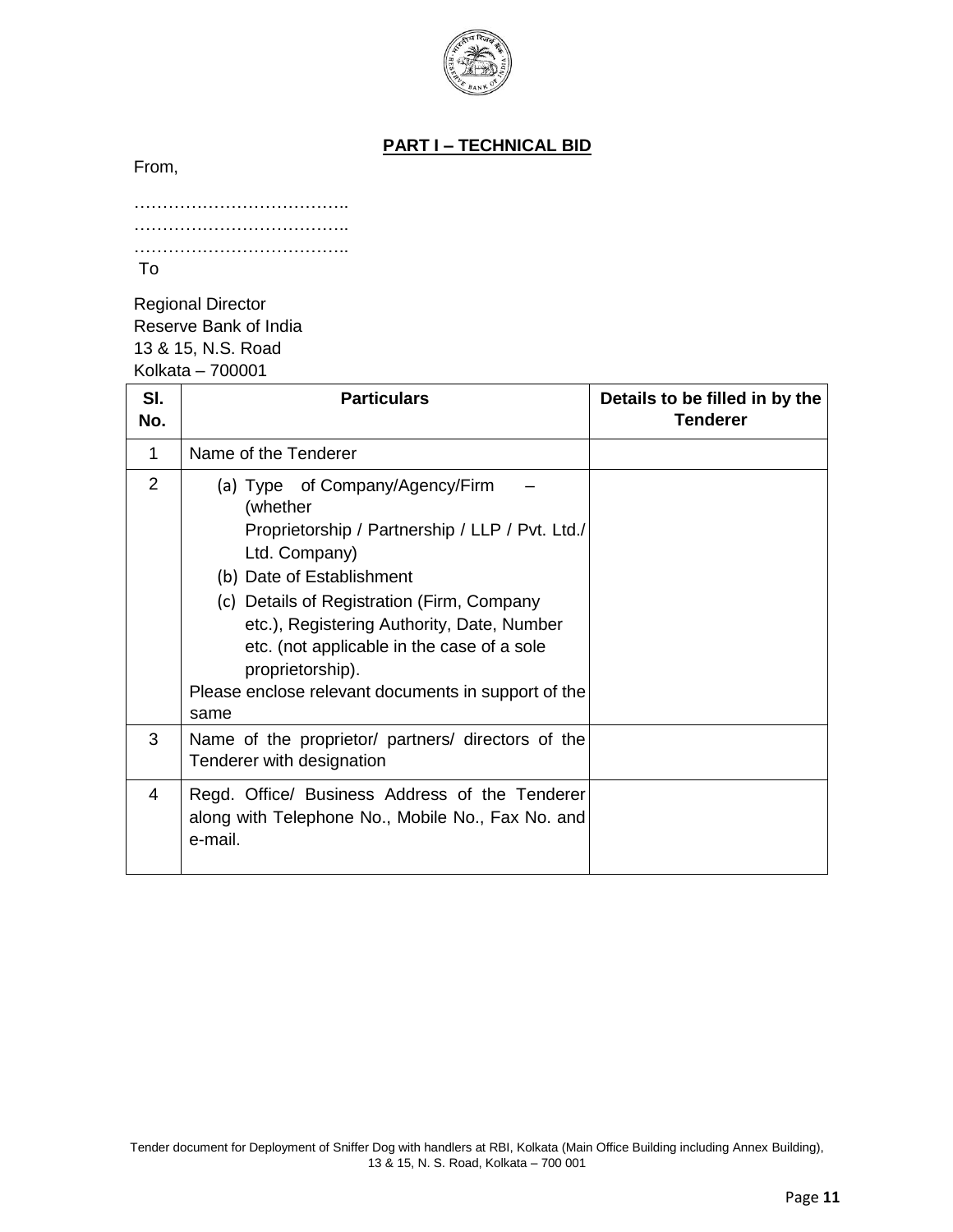|                | (a) Whether having own office in Kolkata<br>(b) Address of the local office at Kolkata.<br>(c) Name of the authorised official and his/<br>her telephone number.<br>Please enclose relevant documents in support of the<br>same.                                                                                                                                                                                                                  |  |
|----------------|---------------------------------------------------------------------------------------------------------------------------------------------------------------------------------------------------------------------------------------------------------------------------------------------------------------------------------------------------------------------------------------------------------------------------------------------------|--|
| 5              | Work Experience - Details of work experience as<br>per the requirement in the Pre-Eligibility Criteria and<br>Terms and Conditions supported by work orders,<br>documents and certificates. The details along with<br>documentary evidence of previous experience, if<br>any, of similar services at any office of Reserve<br>Bank of India or Government/ Semi - Government/<br>Public Sector Undertakings/ Banks/ MNCs should<br>also be given. |  |
| 6              | Whether average annual business turnover of last<br>three financial years is 100% of the estimated cost<br>of the work. Supporting documents should be<br>enclosed in proof of turnover.                                                                                                                                                                                                                                                          |  |
| $\overline{7}$ | Income Tax Returns of last three Financial years -<br>$F.Y. 2018 - 19,$<br>$F.Y. 2019 - 20$ and<br>$F.Y. 2020 - 21$<br>(Self-Attested Copy to be submitted)                                                                                                                                                                                                                                                                                       |  |
| 8              | Whether registered with Labour Department under<br>the Contract Labour ((Regulation and Abolition)<br>Act, 1970 and Contract Labour (Regulation and<br>Abolition) Central Rules, 1971. (If yes, copy of<br>certificate to be uploaded)                                                                                                                                                                                                            |  |
| 9              | Names and Addresses of the bankers. The bankers<br>Certificate<br>regarding creditworthiness<br>of the<br>tenderer is to be given by the banker on their letter<br>head through e-mail as per format attached with<br>this tender document.<br>$(\underline{\text{Annex} - I})$                                                                                                                                                                   |  |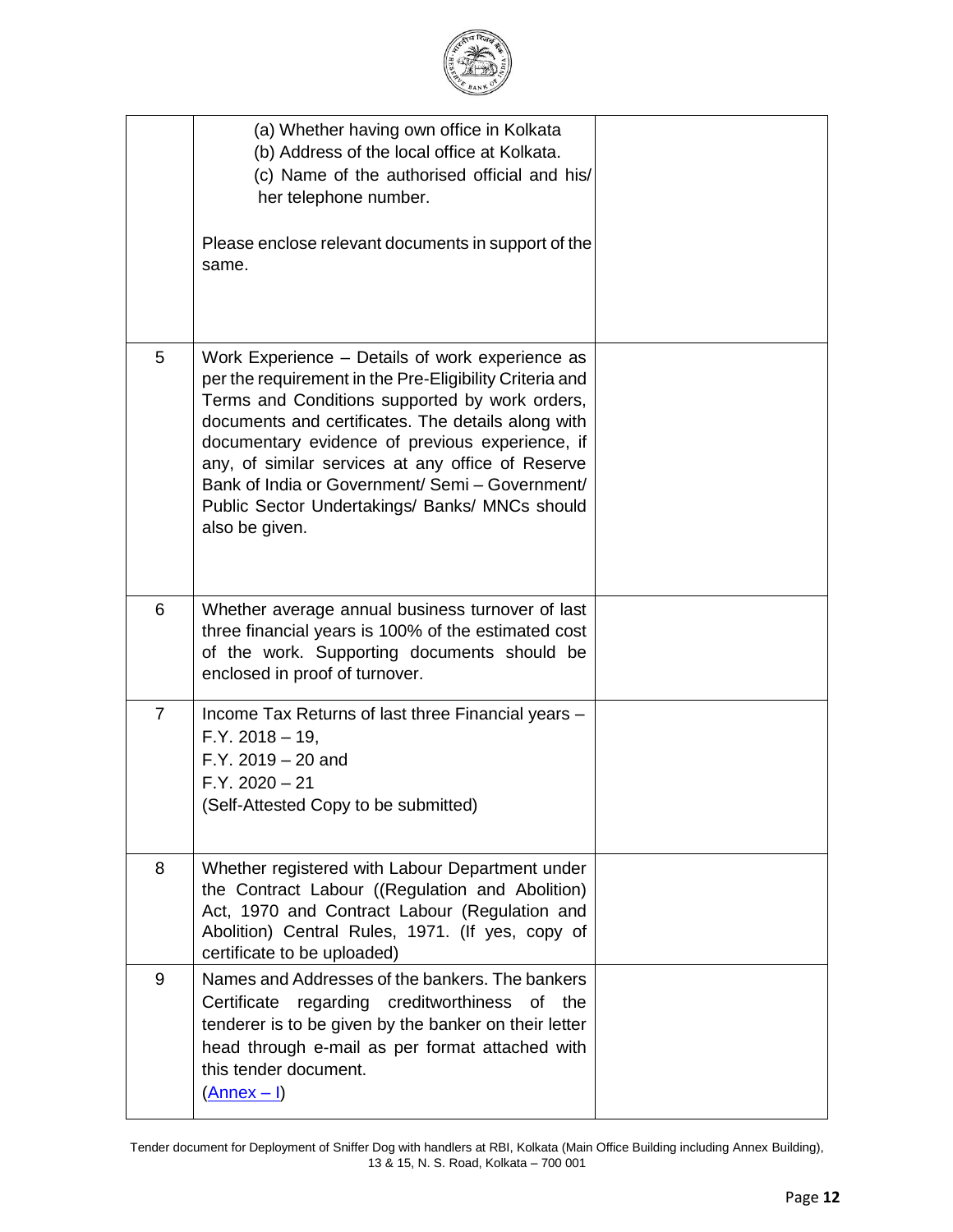

| 10 | Names and Addresses of the existing clients along<br>with their full details. The feedback from top three<br>existing clients is required to be uploaded as per<br>format attached with this tender document (Annex-<br>$II$ ). |  |
|----|---------------------------------------------------------------------------------------------------------------------------------------------------------------------------------------------------------------------------------|--|
| 11 | The Bank Account (IFS Code and Account<br>Number) where payments would be received by the<br>organisation of the tenderer.                                                                                                      |  |

Copies of Documents required to be submitted for Technical Bid:

- 1. Audited annual financial statements (for F.Y. 2018-19, F.Y. 2019-20 and F.Y. 2020- 21).
- 2. Income Tax Returns for last three financial years i.e., F.Y. 2018-19, F.Y. 2019-20 and F.Y. 2020-21.
- 3. List of Clients.
- 4. Feedback from top three existing clients.
- 5. Incorporation documents.
- 6. Copies of the PAN, Tin and GST Registration wherever applicable.
- 7. **Copy of certificate regarding the explosive sniffing proficiency of the sniffer dogs to be deployed from any Govt. institution or Govt. recognized institution.**
- 8. Any other document/s required to be submitted, as mentioned above or as demanded by the Bank.

**The Bank reserves the right to call for proof/ verification of any or all of the above mentioned particular.**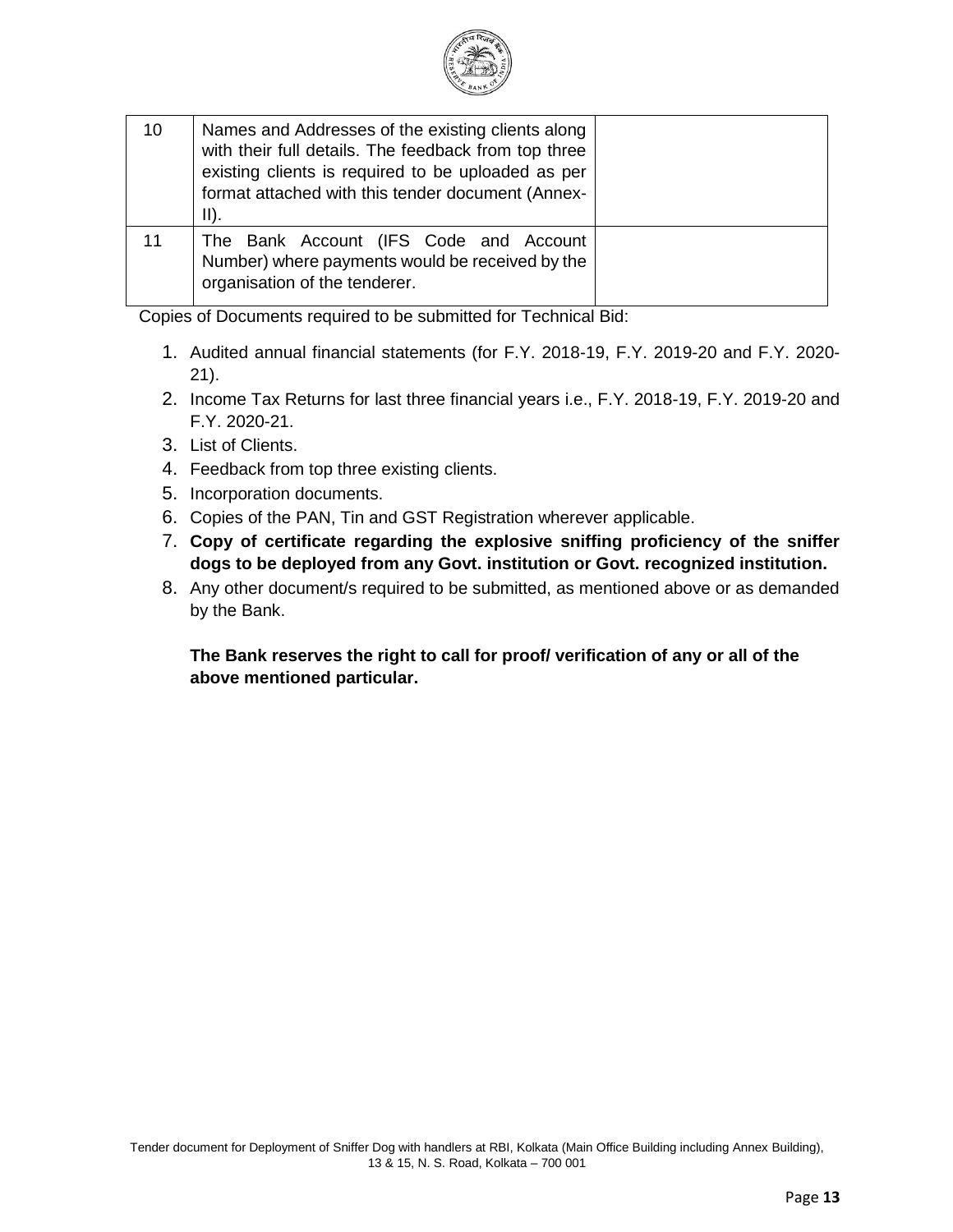

## **DECLARATION**

## **(To be submitted in the Technical Bid on the Letter head of the tenderer, duly signed by its authorised signatory)**

- 1. The information provided by me/us is/ are true to the best of my/ our knowledge and if any information is found incorrect or false, I/ we may be debarred from the tender process/ being awarded the contract.
- 2. I/ We agree to abide by the terms and conditions stipulated by RBI as mentioned in the tender documents.
- 3. I/ We also agree that our tender will remain valid for acceptance by the RBI for a period of 90 days from the date of opening of the tender and this period of validity can be extended for such further periods as may be mutually agreed upon between RBI and us in writing. I/ We also agree to keep the earnest money valid during the entire period of validity of tender.
- 4. I/ We understand that RBI, Kolkata reserves the right to accept or reject any or all of the tenders either in full or in part without assigning any reason thereof.

Dated this\_\_\_\_\_\_\_ day of\_\_\_\_\_\_\_\_\_\_\_\_ 2022.

Signature:

Name:

Seal of the Tenderer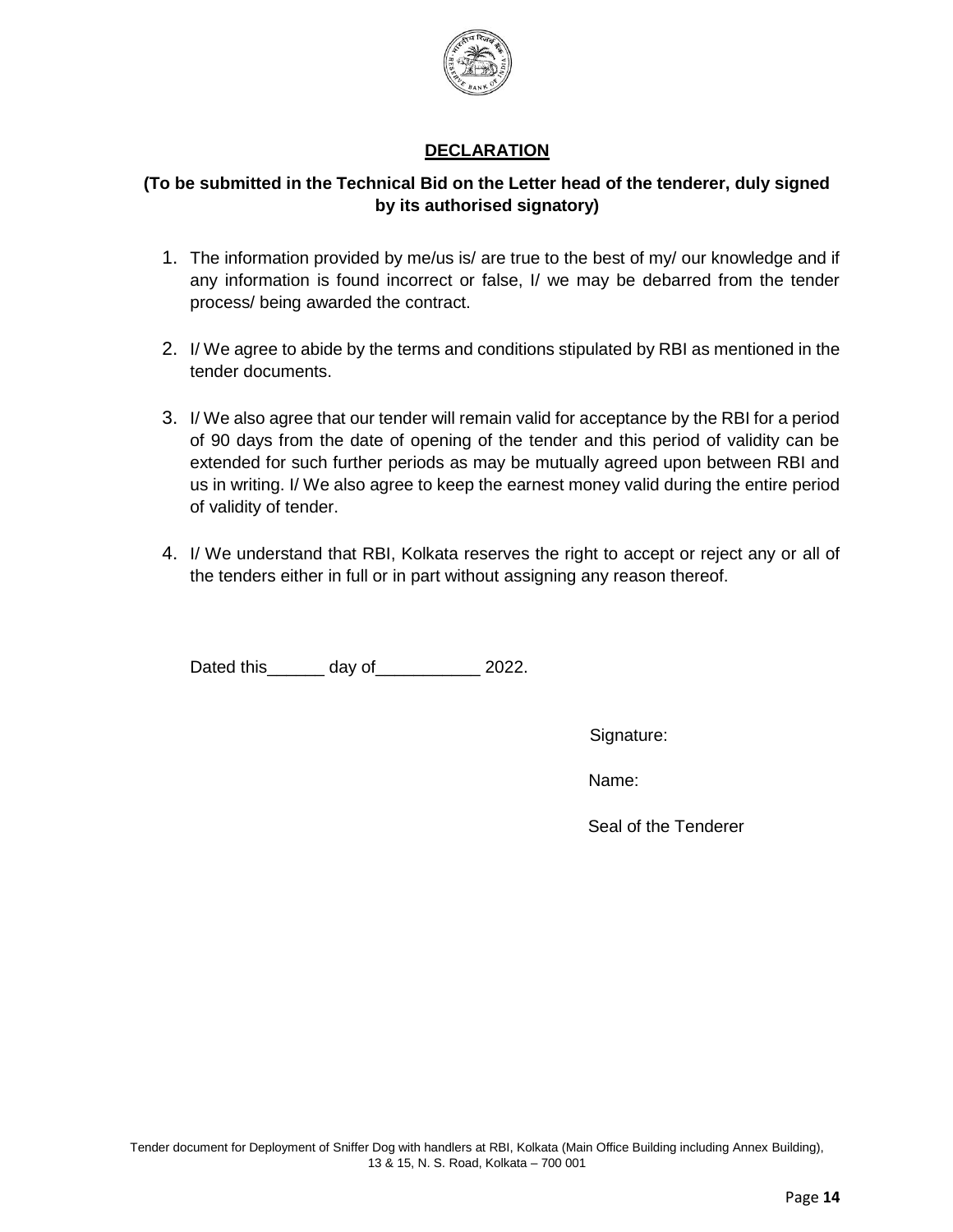

## **DETAILED SCOPE OF WORK**

The agency, awarded the tender, will be required to provide following services to the Bank:

i) The Agency will provide the services of two sniffer dogs (preferably Labradors/German Shepherds) with handlers to the Bank.

ii) Duty hours of one of the sniffer dog with handler will be from 8 AM to 4 PM and the other sniffer dog with handler will be from 10 AM to 6 PM on all days. One dog will be deployed in each shift of 1-2 hours, at the office premises of RBI, Kolkata. At any given point of time, one dog shall be on duty and the other dog should be available in the office/dog rest room.

iii) The dogs should be within the age of 6-8 years and should be subjected to physical fitness and olfactory tests by a veterinary doctor. Fitness test by a veterinary doctor and a certificate should be submitted to the bank in this regard every six months.

iv) The dog should have undergone training initially for two months and thereafter dog and handler should undergo refresher training every six months.

v) The dog should be put through simulated exercises on a regular basis for detecting explosive substance concealed on human beings, hidden inside vehicle etc. with the help of training aids.

vi) Each dog is required to conduct at least one practice search every month.

vii) The dogs should be available for duty as and when required by the Bank during the working hours. The Bank shall utilize the dogs for sanitization of any of the Bank's premises. The Bank shall make every effort to make arrangements for taking the dogs to the other premises. In case the Bank is not able to make transport arrangement, the Security Agency shall utilize any suitable mode of transport and Bank will make reimbursement of the transportation charges.

viii) The grooming of dogs and maintenance/cleaning of rest room for dogs and litter, if any, on a daily basis, shall be the responsibility of the Agency.

ix) The Agency shall submit medical certificates for the dogs as well as handlers before they are pressed into service, stating that they do not suffer from any communicable disease or any illness which will hamper their proper functioning and that the dogs are immunized.

x) If a dog or handler is unable to attend duty due to sickness/ill health, the Agency shall provide suitable substitute with same capabilities, breed (dogs) of competence.

xi) The dogs deployed should undergo periodic test every quarter and checks at the Agency's own cost and necessary test certificates as well as dog health certificate should be submitted to the RBI, Kolkata.

xii) The Agency has to submit an undertaking to the effect that it is in compliance with the applicable provisions of Prevention of Cruelty to Animals Act, 1960.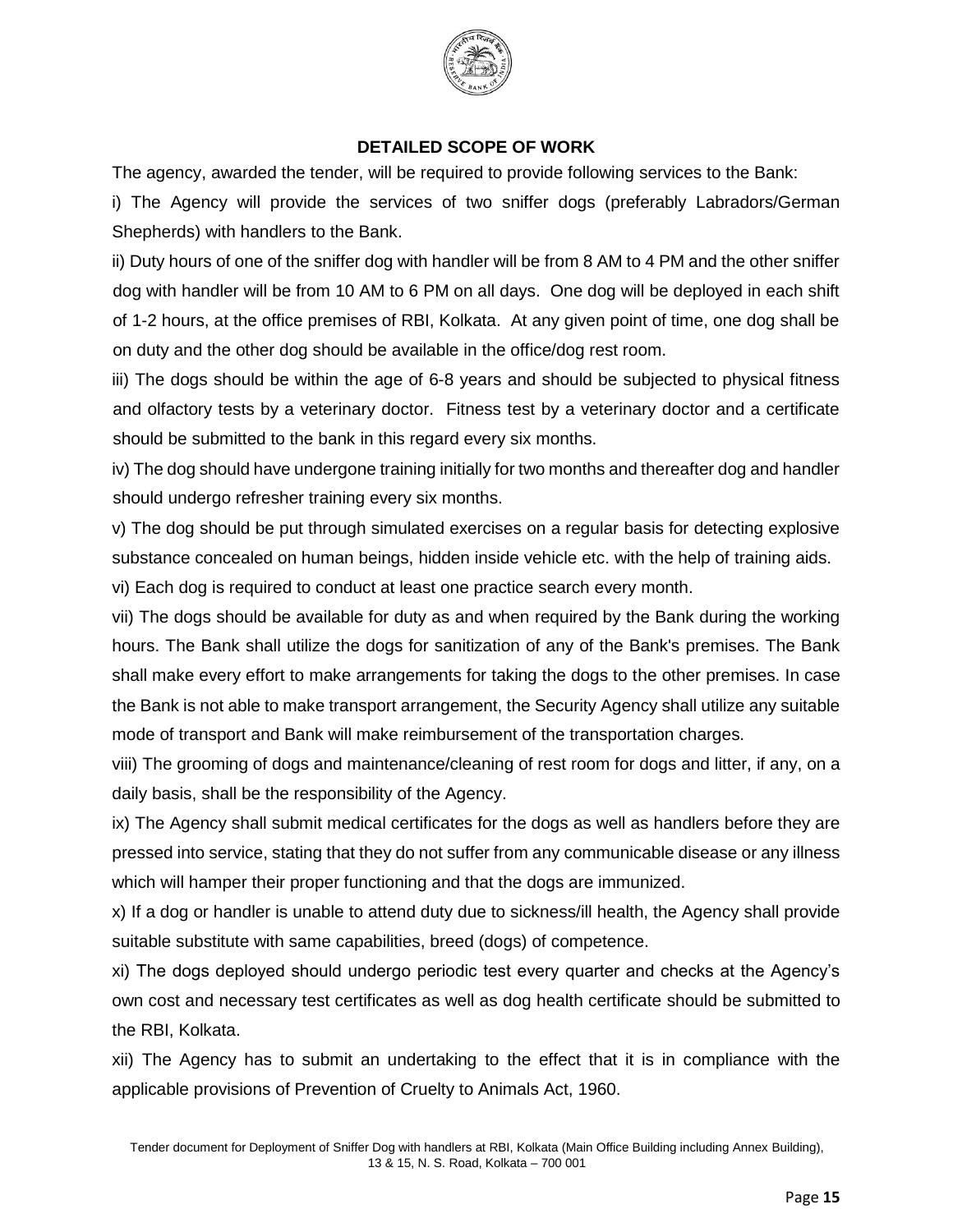

xiii) The hiring charges shall include the remuneration of the dog handlers and reliever for weekly offs and leaves of the handlers. The Bank shall pay GST at applicable rates. It will be the responsibility of the Agency to ensure that payment to the handlers is as per the provision of the Minimum Wages Act.

xiv) The responsibility of providing food and water to dogs and meal/tea/coffee to handlers will be with the Agency. Dogs' food brands will be Royal canine/drools premium/pedigree premium. The authorised representative of the Regional Director may conduct surprise check to verify the hygienic condition and food provided to the dogs.

xv) The sniffer dogs should be trained to detect all kinds of explosives, i.e., RDX, TNT, Gunpowder, PEK, etc. (the list is only indicative and not exhaustive).

xvi) The Agency has to submit proof of local office address, contact no/names of officials handling the Contract.

xvii) A representative of the agency should visit monthly to carry a hygiene and sanitation inspection of the living area of handlers and the rest room for dogs.

xviii) The Agency shall arrange for visit of a veterinary doctor at least once in a quarter to check the health and hygiene conditions of Dogs deployed for the purpose of the contract.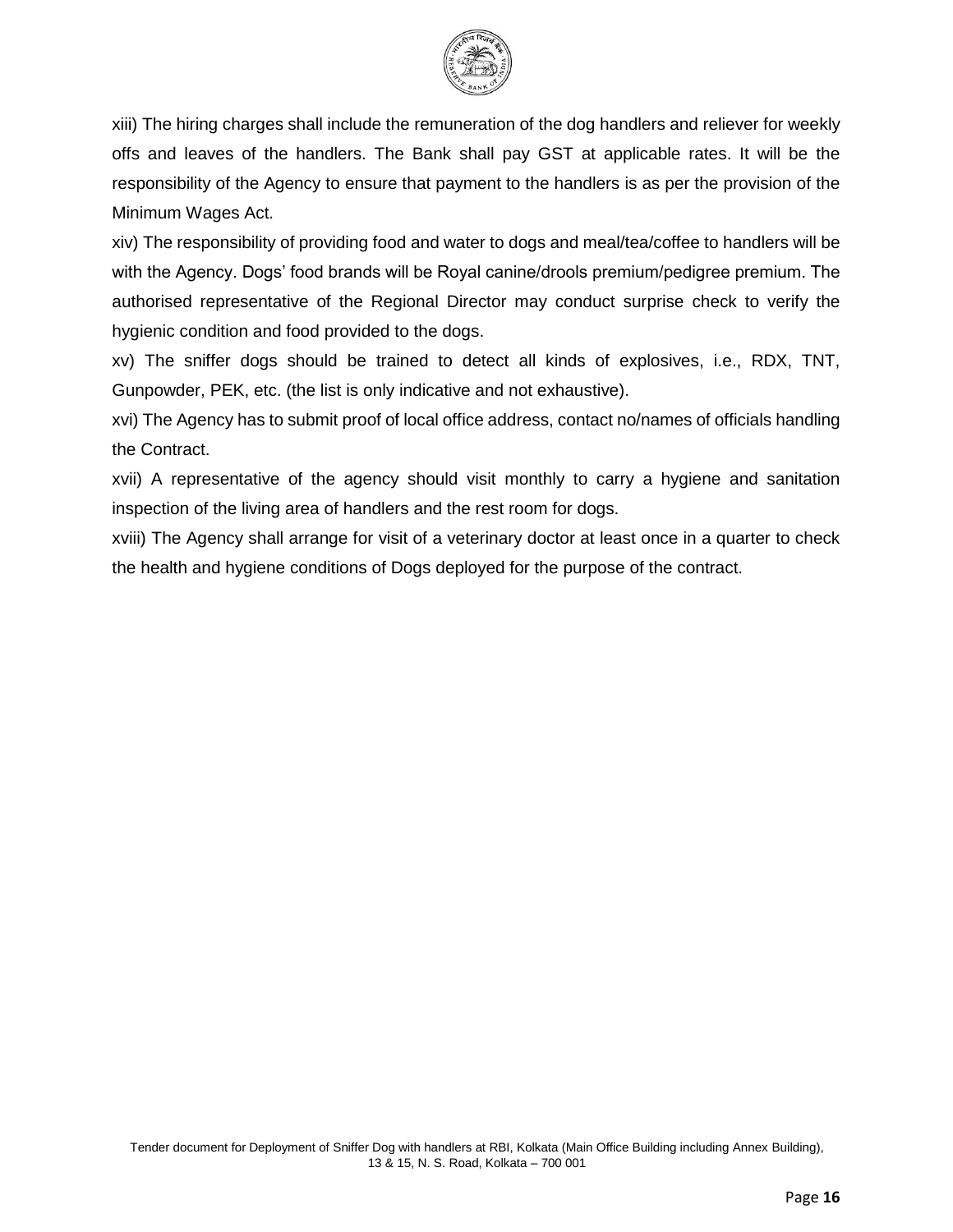

## **Terms and condition for providing Sniffer Dogs with Handlers at RBI, Kolkata (Main Office Building including Annex Building), 13 & 15, N. S. Road, Kolkata - 700001**

## PERIOD OF CONTRACT

The contract would initially be valid for a period of Nine (09) months unless earlier terminated in accordance with the termination clause. The contract may be renewed and extended on mutual terms and conditions for a period of one year at a time but not more than three years.

## **1. WORKING HOURS**

- a. The successful bidder is required to deploy their dogs and handlers on all days.
- b. Duty hours of one of the sniffer dog with handler will be from 8 AM to 4 PM and the other sniffer dog with handler will be from 10 AM to 6 PM.

## **2. GENERAL TERMS & CONDITIONS**

- i. The Reserve Bank of India, Kolkata intends to invite e-tenders from reputed Companies/Firms for undertaking deployment of two (02) Sniffer dogs, preferably Labrador Retriever / German Shepherds with handlers at Bank's Main Office premises situated at 13 & 15, N. S. Road, Kolkata – 700 001.
- ii. Intending applicants will have to satisfy the Bank with documentary evidence in support of their possessing required eligibility and in the event of their failure to do so the Bank reserves the right to reject their application.
- iii. The service providers should have complete information on the Dog Handlers engaged by them. **Police Verification Certificate is a must for the Dog Handlers deployed in the premises of the Bank and the police verification reports shall be made available to RBI, Kolkata prior to their deployment.**
- iv. The service provides shall be responsible for and make good any loss or damage, caused by any act or default, on their part or on the part of their employees/agents to the Bank's property.
- v. The service provider shall furnish certificate of registration/license from the competent Government authorities. They will ensure compliance with all laws relating to animal safety and prevention of cruelty to animals. RBI will not be liable for breach of any prevalent laws. Necessary documents, if any, are to be furnished.
- vi. The successful bidder shall ensure that the entire workforce deployed are courteous and having good etiquette and good behaviour and are well groomed and having good communication skills and maintain personal hygiene and should project an image of utmost discipline.
- vii. In case any of the personnel(s) deployed by the successful bidder under the contract is (are) absent, a substitute shall be provided immediately. In case of absence without providing substitute(s), RBI reserves the right to impose penalty equal to the daily wages of the absent personnel and the same shall be deducted from the successful bidder's bills.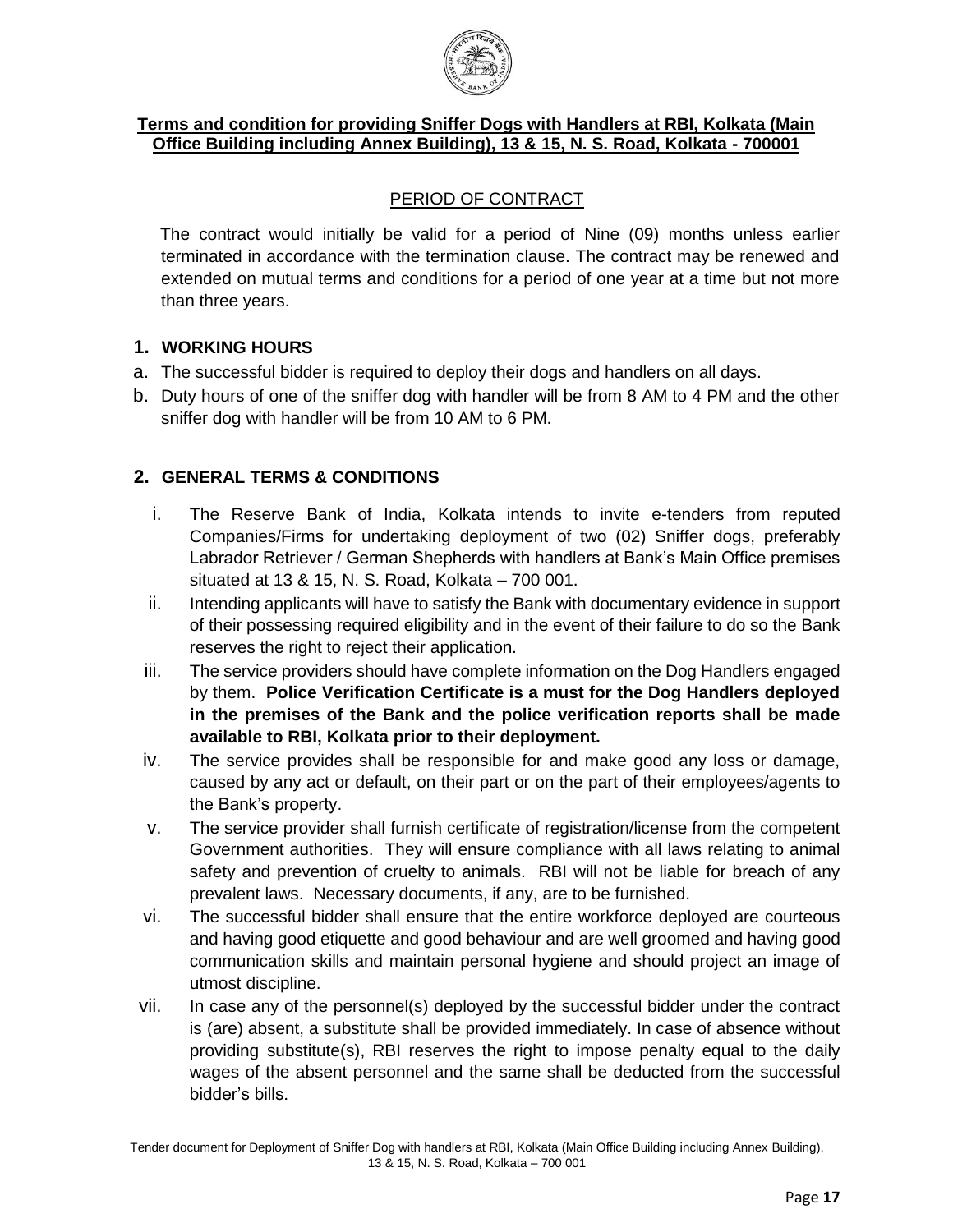

- viii. In case it is observed that the personnel deployed by the successful bidder is/ are repeatedly late in reporting for work or leave the premises without completing their work before scheduled timings, RBI reserves the right to impose monetary penalty as deemed fit.
- ix. In case any complaint is received regarding misconduct/misbehaviour of the personnel engaged by the successful bidder or of poor quality of work, a penalty of ₹ 2000/- for each such incident shall be levied and the same shall be deducted from bill of the successful bidder. Further it shall be obligatory upon the successful bidder to remove the said personnel from the site immediately after being notified by RBI.
- x. Every employee so engaged by the successful bidder shall wear uniform having firm/ company's etc name and logo, shoes/ sandals and a badge bearing his /her name, while on duty.
- xi. The RBI has the right to ask for removal of any personnel deployed by successful bidder on sufficient ground.
- xii. The successful bidder shall not engage any sub-agency or transfer the contract to any other person in any manner.
- xiii. The successful bidder shall along with other relevant particulars arrange to obtain Police Verification Report on character and antecedents of its personnel to be deployed. The successful bidder shall submit their passport size photographs before engaging them for duty in RBI's Main Office Building including Annex Building. Only able bodied, physically fit, well trained, literate, well mannered, disciplined and honest personnel preferably between the ages of 21-45 years shall be deployed as handlers. A certificate to the effect that Police Verification of all employees deployed in the services of the RBI has been done and are available with the successful bidder, needs to be submitted within one month of coming into effect of contract to RBI. RBI can verify these at any point of time during the continuation of contract. **This is an important condition of the tender.**
- xiv. **The Successful bidder should ensure that all the dogs along with handlers deployed are adequately insured, for which no extra payment will be made by RBI.** RBI will not be liable for any damages/ injuries to the persons deployed by the successful bidder as a part of execution of this contract. All liabilities arising out of any accident or death while on duty shall be borne by the successful bidder.
- xv. The successful bidder and its staff shall take proper and reasonable precautions to preserve from loss, destruction, waste or misuse of the areas of responsibility given to them by RBI and shall not knowingly lend to any person or company any of the effects of RBI under its area of responsibility.
- xvi. The successful bidder shall be responsible for maintaining all property and equipment of RBI provided to it. Any damage or loss caused by its persons to RBI in whatever manner would be recovered from the successful bidder.
- xvii. In the event of any loss caused to RBI, as a result of any lapse on the part of the successful bidder, the said loss will be claimed from it up to the value of the loss. The decision of the Regional Director, RBI, Kolkata in this regard will be final and binding on the successful bidder.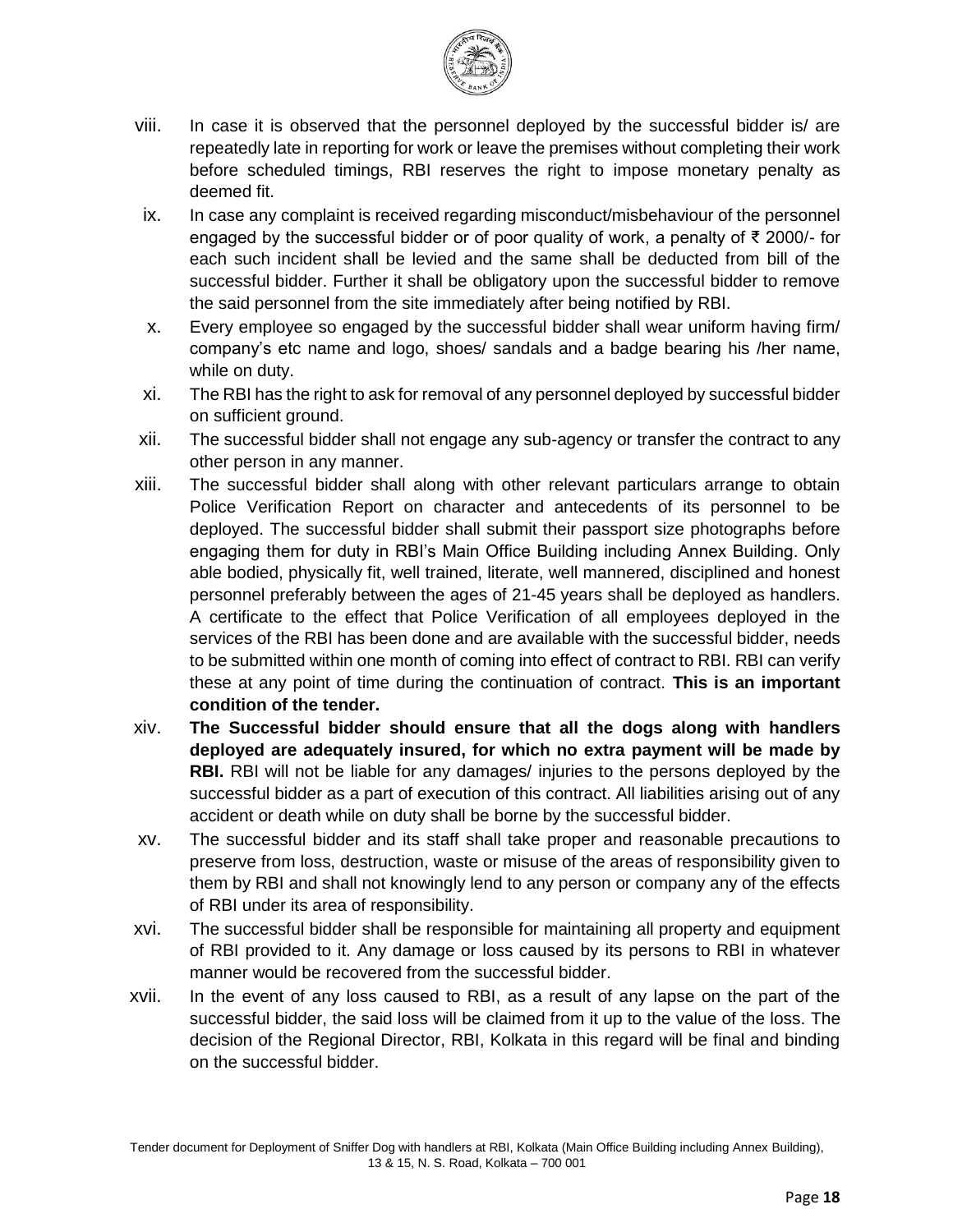

- xviii. Any liability arising out of any litigation or any act of successful bidder's personnel shall be directly borne by it including all expenses/ fines. The successful bidder's personnel shall attend court as and when required.
- xix. If any money shall, as the result of any instructions from the Labour authorities or claim or application made under any of the Labour Laws or Regulations, be directed to be paid by RBI in connection with the contract to be entered into between RBI & the successful bidder, such money shall be deemed to be payable by the successful bidder to RBI within fifteen days of such instructions. RBI shall be entitled to recover this amount from the successful bidder by deduction from money due to it.
- xx. The Vendor shall indemnify and hold RBI harmless from and against all claims, damages, losses and expenses arising out of, or resulting from the work/ services under the contract provided by the successful bidder.
- xxi. RBI shall not be under any obligation to provide employment to any of the personnel deployed by successful bidder after the expiry of the contract. No right of any employment in RBI shall accrue or arise, by virtue of engagement of personnel for any assignment under the contract.
- xxii. If as a result of post payment audit any overpayment is detected in respect of any work done by the successful bidder or alleged to have been done by the successful bidder under the tender, it shall be subsequently recovered by RBI from the successful bidder.
- xxiii. In the event of any provisions of the contract requiring modification after execution of the agreement, the same shall be made in writing and signed by RBI represented by its authorised officer and the successful bidder or its authorized representative. Such modifications in the contract will not be effective until the same has been signed by both the parties.
- xxiv. The successful bidder will maintain a register in which day to day deployment of personnel will be recorded. While raising bills, the deployment particulars of the personnel engaged during each month, shift wise, signed by supervisor and duly countersigned by Care Taker and Security Manager of RBI should be shown. The successful bidder has to give an undertaking regarding payment of wages to the personnel deployed in RBI as per Govt. rules and laws in force.
- xxv. RBI will provide suitable space to the successful bidder for its dogs along with handlers in RBI premises free of cost.
- xxvi. In the event of termination of the contract for any reason whatsoever, the successful bidder / or persons employed by it or its agents shall not be entitled for any sum or sums whatsoever from RBI by way of compensation, damages or otherwise.
- xxvii. The successful bidder shall ensure payment of Minimum Wages as per the notification of Central Government to the workmen employed through its Bank Account only and shall maintain a register of wages paid and shall issue a wage slip to every workman employed and obtain their signature or thumb impression on the wage slips. In addition, successful bidder has to provide essential amenities like drinking water, first aid facility etc. to its employees as per Contract Labour (Regulation and Abolition) Act, 1970. Also, it should keep the Principal Employer indemnified against all the actions that may be initiated against the Principal Employer by Statutory Authorities for its failure to pay such wages and provide the essential amenities.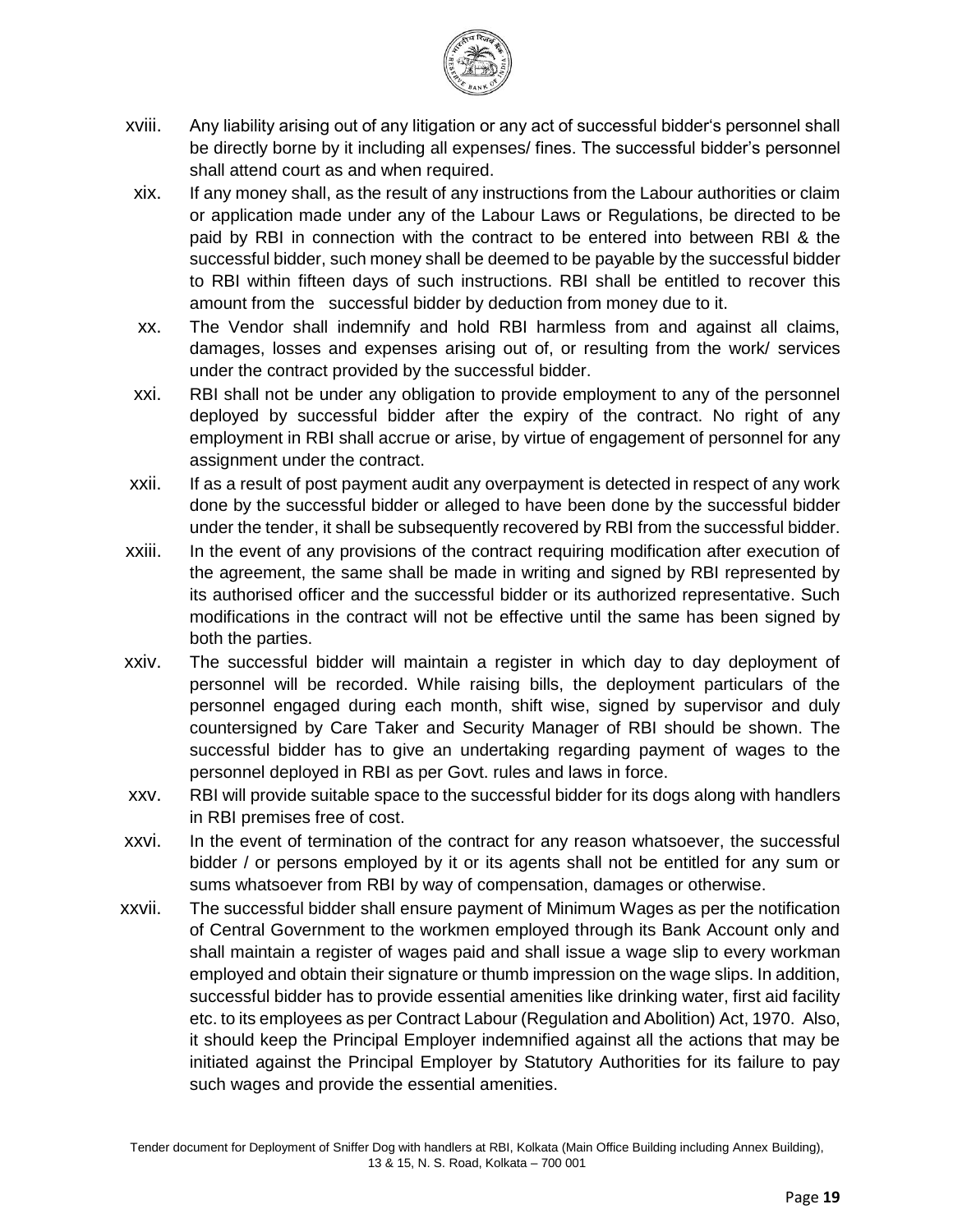

- xxviii. The successful bidder shall obtain a license as contemplated under Contract Labour (Regulation and Abolition) Act, 1970 or any other law as applicable, failing which it alone would be responsible for actions/ proceedings ensuring thereto. RBI shall not be held responsible for acts, commissions or omissions of the successful bidder and shall in no way be made liable to the labourers engaged by the successful bidder.
- xxix. The successful bidder shall indemnify and shall keep indemnified RBI against all losses and claims, damages or compensation for breach of any provisions of the Payment of Wages Act, 1936, Minimum Wages Act, 1948, Contract Labour (Regulation and Abolition) Act, 1970 or any other labour law/ statute in force in this regard. The successful bidder only shall be responsible for liabilities, if any, in this regard.
- xxx. The successful bidder should pay wages to its staff at-least by 10th of every month by means of NEFT/ RTGS/ Cheque and for this purpose a bank account should be maintained by its staff.
- xxxi. The successful bidder should submit a certificate every month along with the invoice of the next month from the second month itself to the effect that the wages to all its staff deployed in RBI have been paid complying with all Govt. Rules and Regulations and according to Minimum Wages Act, 1948. Without this certificate, the bill payment will not be processed.
- xxxii. The successful bidder should submit to RBI, the proof of depositing employees' contribution towards PF/ ESI/ Salary etc. of each employee on monthly basis.
- xxxiii. The payment to the successful bidder for the work done/ service provided shall be made on monthly basis subject to the following:

a. RBI is satisfied regarding the quality of work executed, as per the Terms & Conditions of the contract, for the month for which the successful bidder has raised the bill.

b. The disbursement of the wages to the workers of successful bidder has already been done by the successful bidder for the month for which the payment to the successful bidder is under consideration.

c. The certificate as mentioned before has been submitted by the successful bidder in this regard. However, relevant documents for having made these payments may be asked by RBI at any time for its verification.

- xxxiv. RBI will deduct Income Tax at Source under Section 194-C of Income Tax Act, 1961 at the prevailing rates as income tax on the income comprised therein. Any other statutory deductions, if required shall also be made as applicable.
- xxxv. Bills for services shall have to be submitted on a monthly basis latest by the  $10<sup>th</sup>$  (tenth) day of the succeeding month and subject to the correctness of the bill, payment will be generally made within two weeks' time.
- xxxvi. The arrangements with the service providers shall stand terminated in the case of insolvency of the service providers.
- xxxvii. While deciding upon the selection of service providers, emphasis will be given on the ability and competence to good service.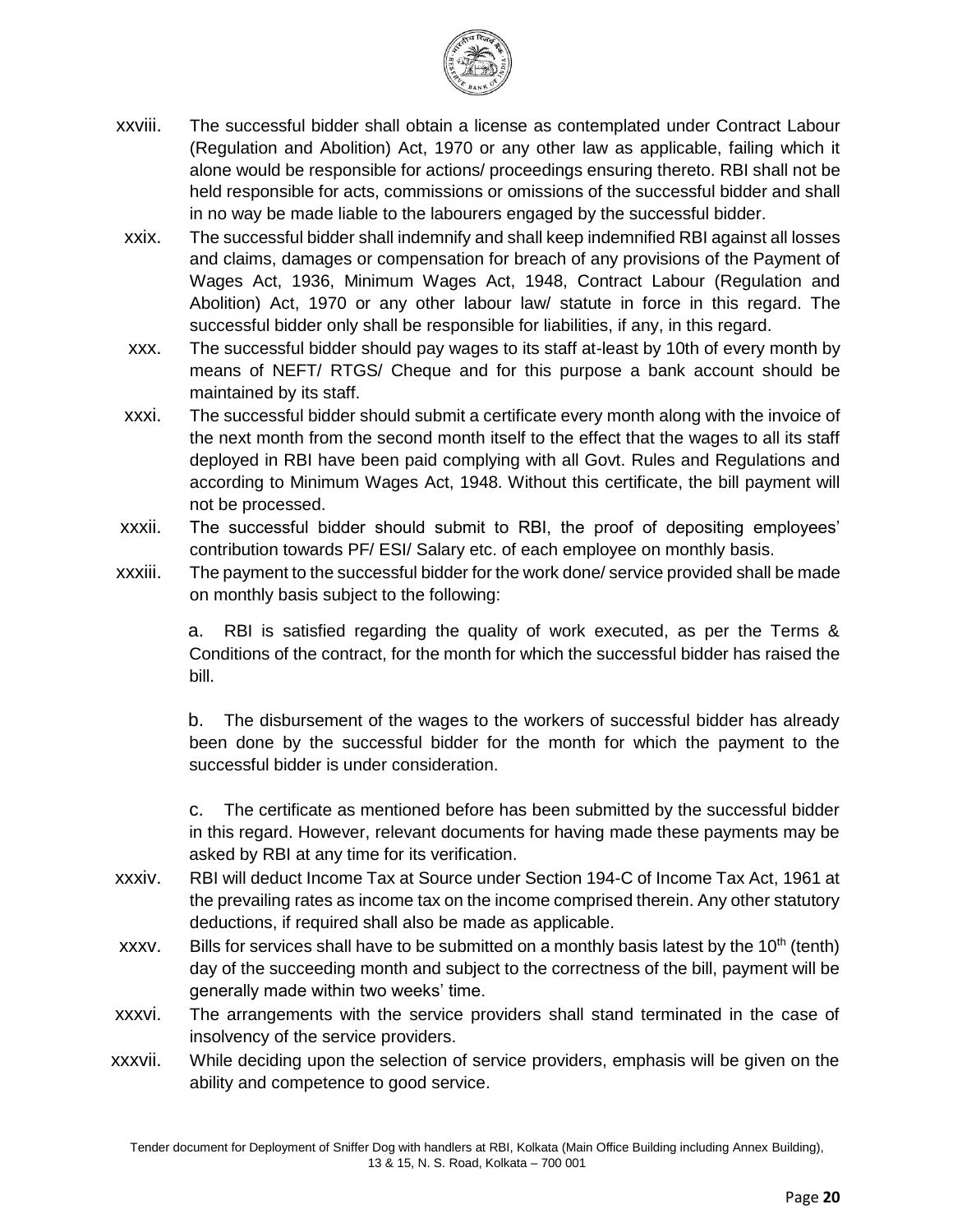

- xxxviii. The service provider shall ensure uninterrupted service taking into account the holidays followed by the Bank. In the event of poor/deficient service the Bank reserves the right to terminate forthwith the arrangement with service providers.
- xxxix. The application form shall be signed by a person on behalf of the organisation who is duly authorised to do so.
	- xl. Full and complete information may be provided, and a separate sheet of paper duly signed, may be used if necessary.
	- xli. Validity of tender is for one year from the date of work order provided by the Bank.
	- xlii. Application containing false or inadequate information is liable for rejection.
	- xliii. The successful bidder has to deploy two Sniffer dogs with handlers at the Bank's Main gate and at any other places as desired by the office.
	- xliv. The dogs should be within the age of 6-8 years and should be subjected to physical fitness and tests by a veterinary doctor and a certificate should be submitted to the Bank in this respect.
	- xlv. If work is awarded, the contractor must submit Workmen Compensation Policy for his employees which must be valid till the period of the contract.
	- xlvi. The dog should have undergone trailing initially for (2) months and thereafter dog and handler should undergo refresher training every six months and a certificate regarding training should be furnished to the Bank within a week.
- xlvii. The sniffer dogs should be trained to detect all kinds of low and high explosives e.g. Ammonium/Potassium Nitrate, RDX, Dinitritoluence (DNT), TNT, Gunpowder, PEK, Pentaerythrotil Trinitrate (PETN), Tiacetone Triper Oxide (TATP), Trinitrophenyl methylnitromine (TETRYL), Cycloyrimethylene teranitrominal (HMX). A certificate from any Govt. institution or Govt. recognized institution to this effect must be submitted.
- xlviii. The explosive detection dog should undergo recertification every three months and a certificate regarding recertification should be submitted to the Bank within a week.
- xlix. The dog should be put through simulated exercises on a regular basis of detecting explosive substance concealed in human being, hidden inside vehicle etc with the help of training aids and should be put on records.
	- l. Dogs will also be subjected to capability test a local level (Kolkata) by the office before being actually deployed and contract will be awarded only after their satisfactory performance.
	- li. Each dog is required to conduct at least one practice search every month.
	- lii. The dogs should be available for duty as and when required by the Bank during the working hours or otherwise in case of urgency. The Bank shall, if felt necessary, utilise the dogs for sanitation of any of the Bank's premises.
	- liii. The Bank shall not be responsible for any injury or accident that may take place during the duty hours and will not be liable for paying compensation for injury to dogs/handlers.
	- liv. The grooming of the dogs and maintenance/cleaning of kennel and cleaning the litter, if any, in the Bank's premises on a daily basis shall be the responsibility of the service provider.
	- lv. This contract will be initially valid for a period of one year from the date of agreement and will be considered for further extension subject to satisfactory services.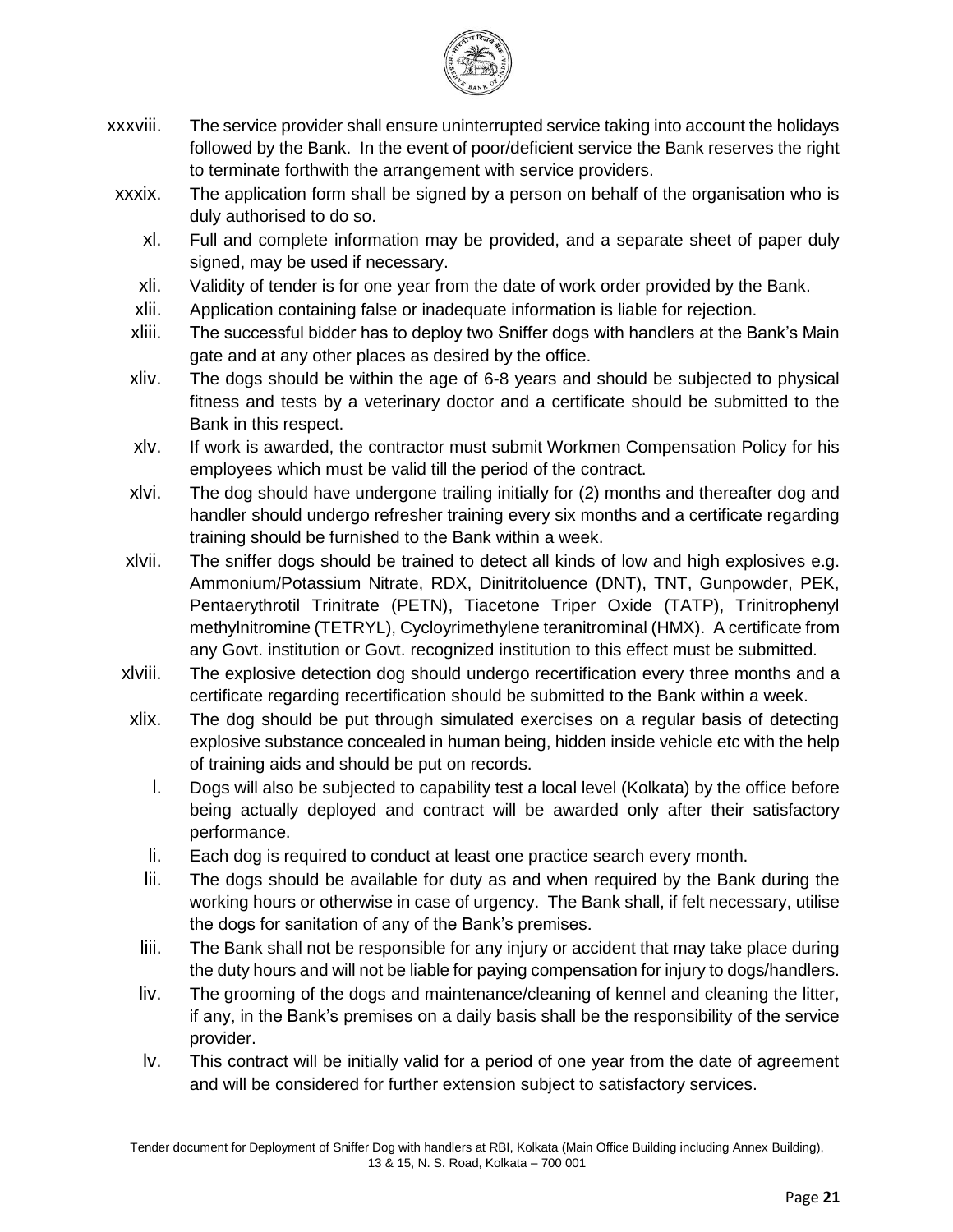

- lvi. The handlers deployed by the service provider for the services mentioned above shall be the employees of the service provider for all intents and purposes and that the persons so deployed shall remain under the control and supervision of the service provider and in no case, shall a relationship of the employer and employee between the said persons and the RBI, Kolkata shall accrue/arise implicitly or explicitly. It will be the responsibility of the Service provider to ensure that no liability on this count should devolve on RBI, Kolkata in respect of workers deployed by him. The service provider shall be responsible for the compliance of law relating to the employment etc and other law as applicable from him to his employees. It shall be the responsibility of the service provider to provide food, water and shelter to the dogs and meals/Tiffin/tea/coffee to the dog handlers.
- lvii. If the dog or the handler is unable to attend duty due to sickness/ill health, the service provider shall provide suitable substitute having the same capability and competence. If the service provider fails to make services of a sniffer dog with handler available, proportionate amount of hiring charges plus a penalty of **₹**100/- per hour shall be deducted from the hiring charges payable to the service provider.
- lviii. Medical emergency support for the dogs/handlers will be provided by the service provider.
- lix. The service provider shall take all precaution that the sniffer dogs does not bite or cause any injury to any employee of the Bank or any visitor to the Bank. In case the dog bites or cause any injury to any employee or any visitor, the service provider will be responsible for payment of damages or compensation that may be payable to the victim and the Bank shall absolved of all responsibilities and liabilities in this matter.
- lx. That in case any of the persons so deployed by the Service provider does not come up to the mark or does not perform his duties properly or commits misconduct or indulges in any unlawful acts or disorderly conduct, the service provider shall immediately withdraw and take suitable action against such persons on the report of the RBI, Kolkata in this respect. Further, the service provider shall immediately replace the particular person so deployed on the demand of the RBI, Kolkata in case of the aforesaid acts on the part of the said person.
- lxi. The service provider shall submit medical certificates for the dogs as well as handlers before they are pressed into service stating that they do not suffer any illness which will hamper their efficient functioning and the dogs are immunized.
- lxii. The dogs deployed should undergo periodical test and checks at their own cost and necessary test certificate as well as dog health certificate should be submitted to the Bank.
- lxiii. The service provider shall submit details, such as names, parentage, residential address, age etc., along with recent photograph of the persons deployed by him in the premises of the RBI, Kolkata. For the purpose of proper identification of the employees of the service provider deployed for the work, he shall issue identity cards bearing their photographs/identification etc. and such employees shall display their identity cards at the time of the duty.
- lxiv. **The service provider will provide a mobile set to the dog handler with adequate balance.**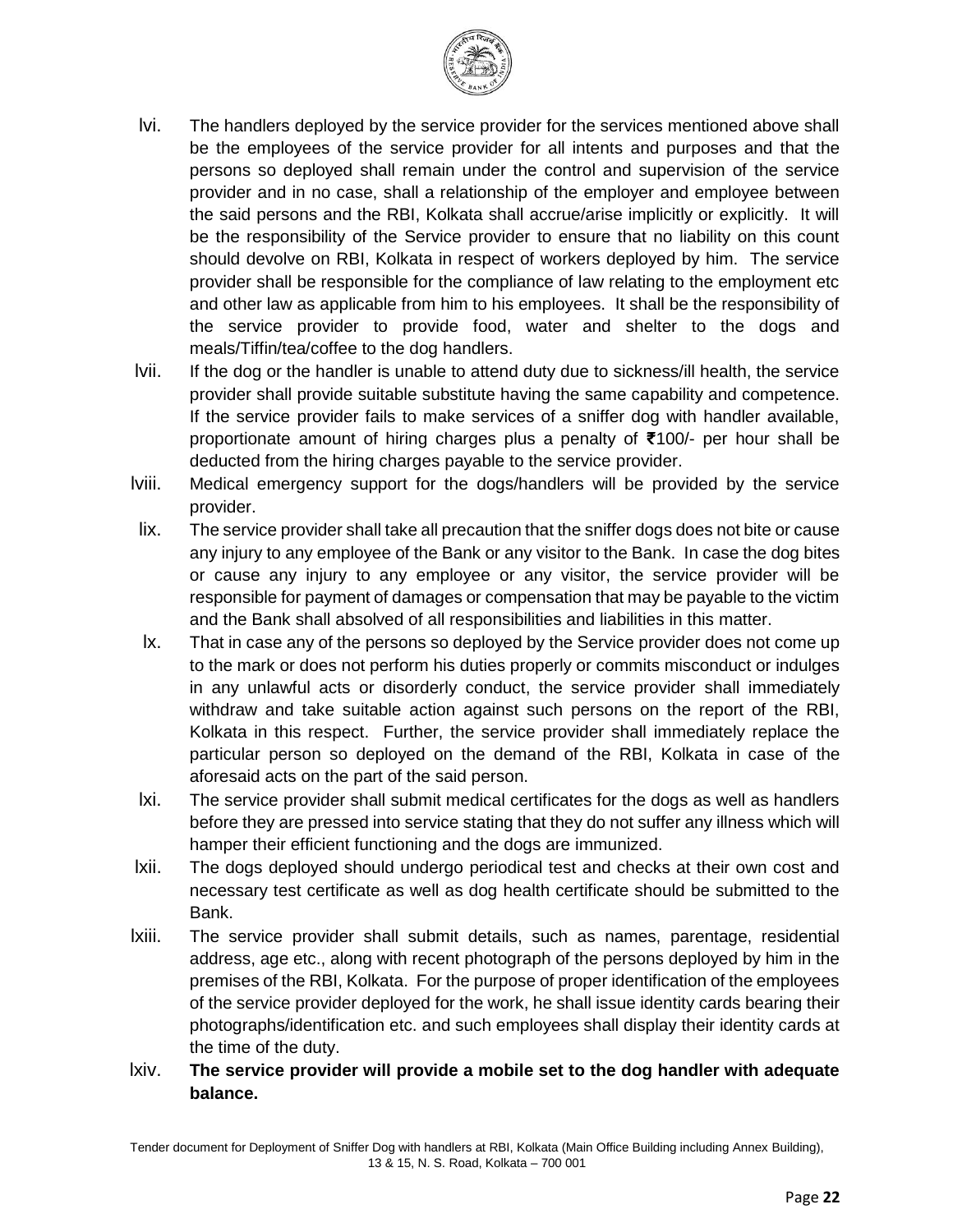

- lxv. The service provider shall be liable for the payment of wages and all other dues which they are entitled to receive under the provisions of Minimum Wages Act and other relevant statutory enactments.
- lxvi. The successful bidder shall comply with the provisions of the Contract Labour ( Regulation and Abolition) Act 1970, Child Labour (Prohibition and Regulation ) Act 1986, ESI Act 1948, Workmen's Compensation Act 1923, Employees Provident Fund and Miscellaneous Provisions Act, 1952, Minimum Wages Act, 1948, Payment of Wages Act, 1936, Payment of Bonus Act, 1965, Payment of Gratuity Act, 1972, and the Rules where under or any other Laws and Rules as may be applicable to the contract workmen from time to time. The successful bidder shall produce registers and records and comply with other directions issued by RBI for compliance of the statutory provisions.
- lxvii. The successful bidder shall ensure full compliance with tax laws in India with regard to this contract and shall be solely responsible for the same. The successful bidder shall submit copies of acknowledgements evidencing filing of returns every year and shall keep RBI fully indemnified against liability of tax, interest, penalty etc. of the successful bidder in respect thereof, which may arise.
- lxviii. **SEXUAL HARASSMENT:** The successful bidder shall be solely responsible for full compliance with the provisions of "the Sexual Harassment of Women at Work Place (Prevention, Prohibition and Redressal) Act, 2013". In case of any complaint of sexual harassment against its employees within the premises of RBI, the complaint will be filed before the Internal Complaints Committee constituted by the successful bidder and it shall ensure appropriate action under the said Act in respect to the complaint.
- lxix. Any complaint of sexual harassment from any aggrieved workmen of the successful bidder against any employees of RBI shall be taken cognizance of by the Regional Complaint Committee of RBI. The successful bidder shall be responsible for educating its employees about prevention of sexual harassment at work place and related issues.
- lxx. The successful bidder shall be responsible for any monetary compensation that may need to be paid in case the incident involves the employees of the successful bidder, for instance any monetary relief to the RBI employee, if sexual misconduct by the employee of the successful bidder is proved.
- lxxi. The successful bidder shall ensure that none of its employee enters or remains in the RBI's premises beyond the specified time limits unless absolutely necessary for fulfilling successful bidder's obligations and with permission of the Caretaker/ Security officials of RBI.
- lxxii. **Non-Disclosure Clause:** The successful bidder shall not disclose directly or indirectly any information, materials and details of RBI's infrastructure/ systems/ equipment etc., which may come to the possession or knowledge of the successful bidder during the course of discharging contractual obligations in connection with the agreement to be entered into with RBI, to any third party and shall at all times hold the same in the strictest confidence. The successful bidder shall treat the details of the contract as private and confidential, except to the extent necessary to carry out the obligations under it or to comply with applicable laws. The successful bidder shall not publish, permit to publish, or disclose any particulars of the works in any trade or technical paper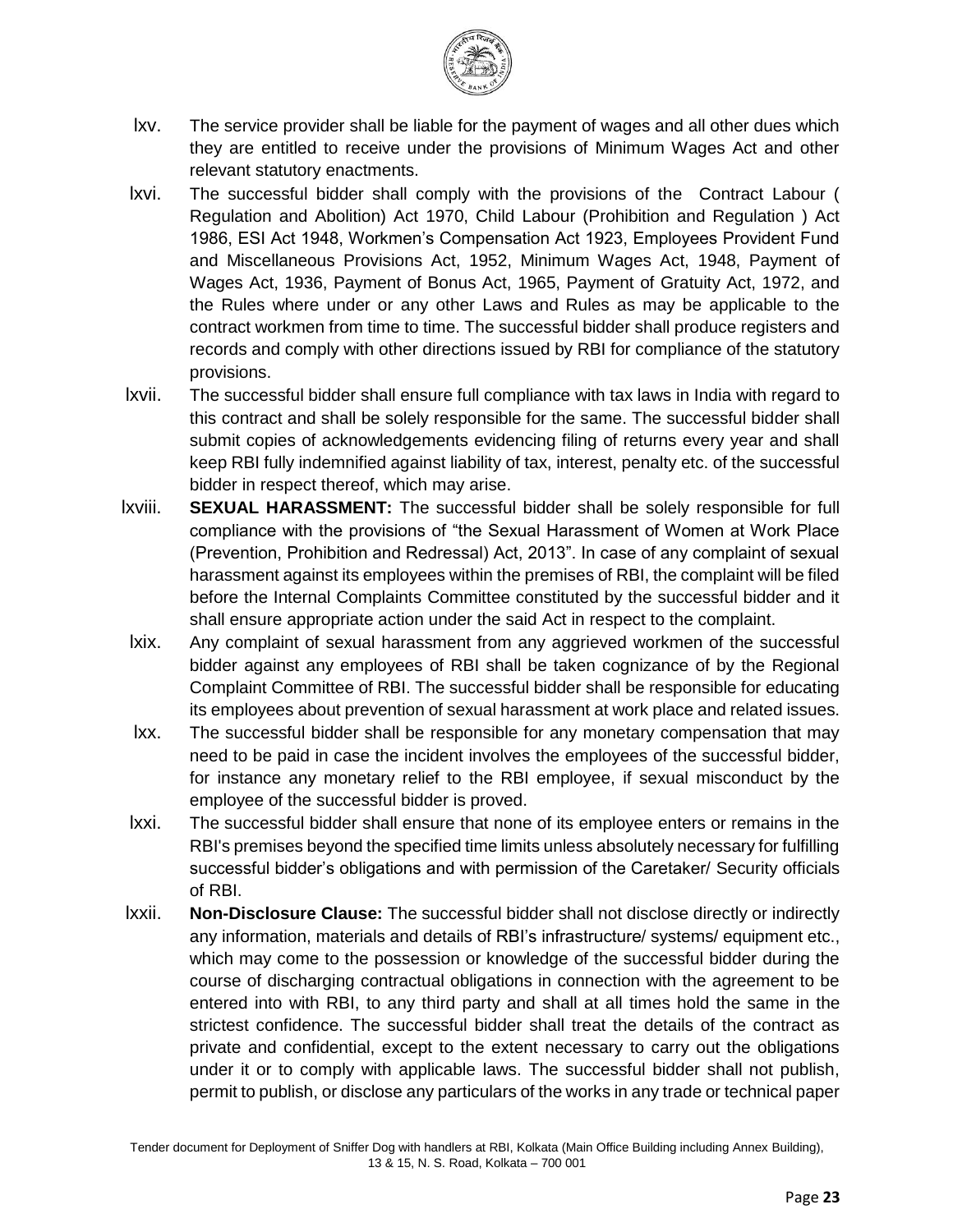

or elsewhere without the previous written consent of RBI. The successful bidder shall indemnify RBI for any loss suffered by RBI as a result of disclosure of any confidential information. Failure to observe the above shall be treated as breach of contract on the part of the successful bidder and RBI shall be entitled to claim damages and pursue legal remedies for the same. The successful bidder shall take all appropriate actions with respect to its employees to ensure that the obligations of nondisclosure of confidential information under this clause are fully satisfied. The successful bidder's obligations with respect to non-disclosure and confidentiality will survive the expiry or termination of this agreement to be entered into with RBI for whatever reason.

### lxxiii. **Notice for Termination of Contract**

The contract to be entered into with the Bank can be terminated by either party by giving one month's notice. The service provider shall remove all Dogs with Handlers deployed by him on termination of the contract or on expiry of the contract from the premises of the RBI, Kolkata and ensure that no such persons shall create any disruption / hindrance / problem of any nature in the RBI, Kolkata either explicitly or implicitly.

### **4. ARBITRATION.**

(a) Any dispute and/or difference arising out of or relating to the contract to be entered into with RBI will be resolved through joint discussion of the authorised representatives of the concerned parties. However, if the disputes are not resolved by joint discussions, then the matter will be referred for adjudication to a sole Arbitrator to be appointed by the Regional Director, Reserve Bank of India, Kolkata.

(b) The award of the sole Arbitrator shall be final and binding on all the parties. The arbitration proceedings shall be governed by Indian Arbitration and Conciliation Act, 1996 as amended from time to time.

(c) The cost of Arbitration shall be borne by the respective parties in equal proportions. During the pendency of the arbitration proceeding and currency of contract, neither party shall be entitled to suspend the work/service to which the dispute relates on account of continuation of the arbitration procedure and payment to the successful bidder shall continue to be made in terms of the contract.

(d) The agreement to be entered into with RBI shall be subject to the jurisdiction of the **Courts in Kolkata only.** 

#### **5. AWARD OF CONTRACT**

(a) RBI will award the contract to the successful evaluated bidder on fulfilment of all the terms and conditions of this tender.

(b) RBI will communicate its decision to award the contract through a "Letter of Offer".

(c) The successful bidder will be required to execute an agreement within a period of 10 days from the date of issue of the said Letter of Offer.

(d) The successful bidder shall be required to furnish a Bank Guarantee within 10 days of receipt of "Letter of Offer". The amount of Bank Guarantee @ 5% of the contract value will have to be furnished.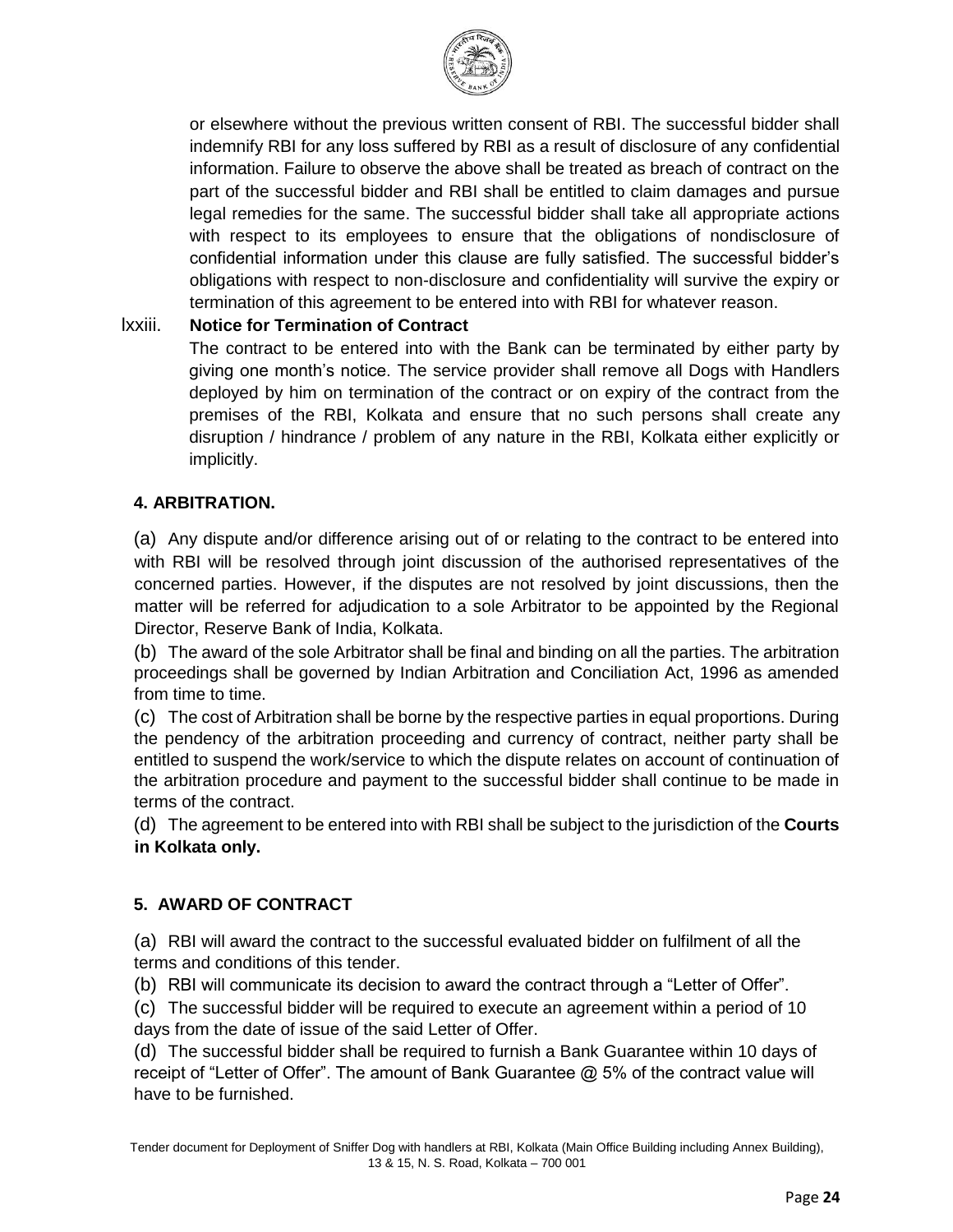

(e) The Bank Guarantee shall remain valid for a period of Sixty (60) days beyond the date of completion of all contractual obligations.

(f) In case the contract period is extended further, the validity of Bank Guarantee shall also be extended by the successful bidder accordingly.

(g) The successful bidder shall mention, in the prescribed Performa, the names of personnel including supervisor it proposes to deploy on day to day basis, which shall be submitted at the beginning of the contract for the smooth execution of the work.

**I/ We have read the General Information, Scope of Work, Terms & Conditions explicitly mentioned above and accept the same while executing the contract, if awarded.** 

**SIGNATURE & SEAL OF THE APPLICANT** 

**(Please sign at the bottom of all pages)**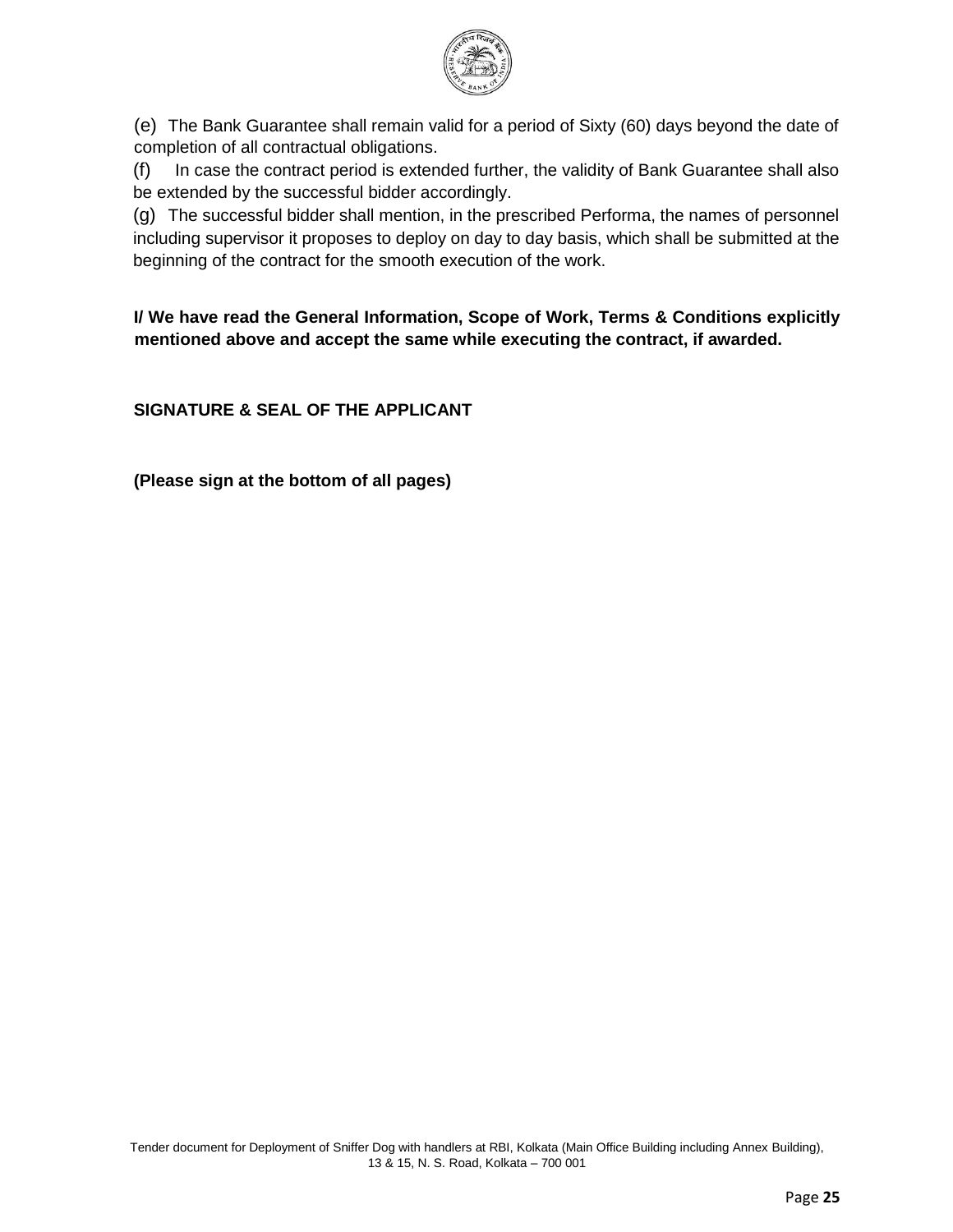

### **PART II – Commercial Bid**

## **(It is for illustrative purpose only and the same should not be submitted with Technical Bid. It should be submitted at Online Portal under Section-Commercial Bid)**

#### **(Part - A)**

#### **Deployment of Sniffer Dogs with Handlers:**

In connection with the above and in full agreement with the terms and conditions as stipulated by you I/we state as under:

| SI. No. | Description         | <b>Total No</b> | Monthly rate (in Rupees) ** |
|---------|---------------------|-----------------|-----------------------------|
|         |                     |                 |                             |
|         | <b>Sniffer Dogs</b> |                 |                             |
| 2       | <b>Handlers</b>     | റ               |                             |
|         | <b>Grand Total</b>  |                 |                             |

**Note:**

**\* \*(Quotations for personnel have to be as per Minimum Wages Act and inclusive of all applicable statutory levies/taxes, CGST/ SGST, Bonus etc. etc.).** 

**I /We have gone through the terms and conditions and am/ are agreeable to them.** 

**Rates quoted in Part-A must be as per cost analysis mentioned in Part B & C.** 

**Authorised signatory** 

**(With name and seal)**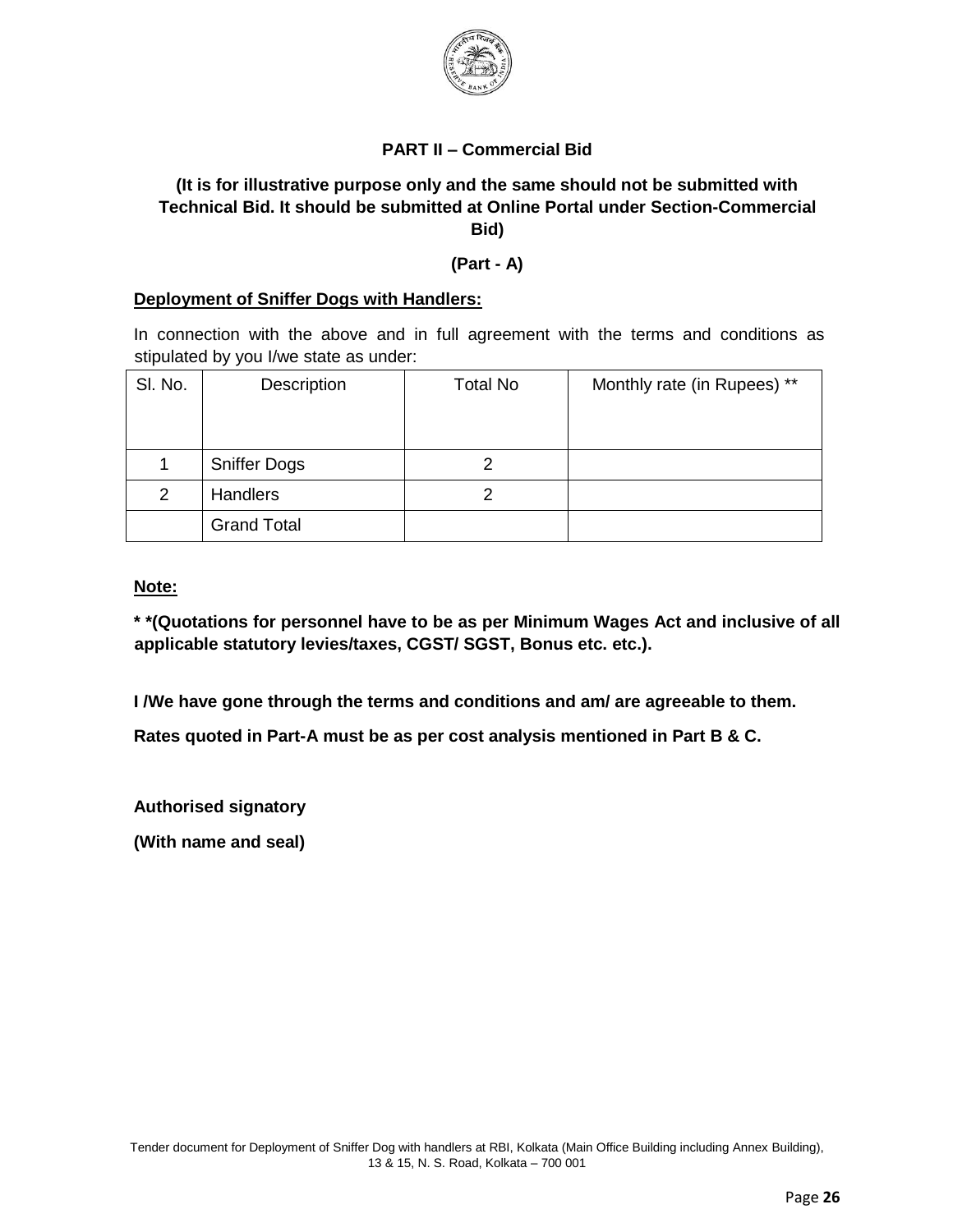

### **(Commercial bid)**

### **(It is for illustrative purpose only and the same should not be submitted with Technical Bid. It should be submitted at Online Portal under Section-Financial Bid)**

**(PART –B)** 

### **Cost analysis: Sniffer Dogs along with Manpower (Handlers) deployed for Main Office Building at 15 & 13, N.S. Road, Kolkata**

| S. No | <b>Description</b>             | <b>Sniffer Dogs</b> | <b>Handlers</b> |
|-------|--------------------------------|---------------------|-----------------|
| 1.    | Basic Wages per Person         |                     |                 |
| 2.    | <b>VDA</b>                     |                     |                 |
| 3.    | <b>EPF</b>                     |                     |                 |
| 4.    | <b>ESI</b>                     |                     |                 |
| 5.    | <b>Service Charges</b>         |                     |                 |
| 6.    | <b>Total Cost Per Head</b>     |                     |                 |
| 7.    | GST (as applicable)            |                     |                 |
| 8.    | * Grand Total                  |                     |                 |
|       | (8 Hrs. per day for One Month) |                     |                 |

**\*(Quotations for personnel have to be as per Minimum Wages Act and inclusive of all applicable statutory levies/taxes, CGST/ SGST).** 

**Authorised signatory** 

**(With name and seal)**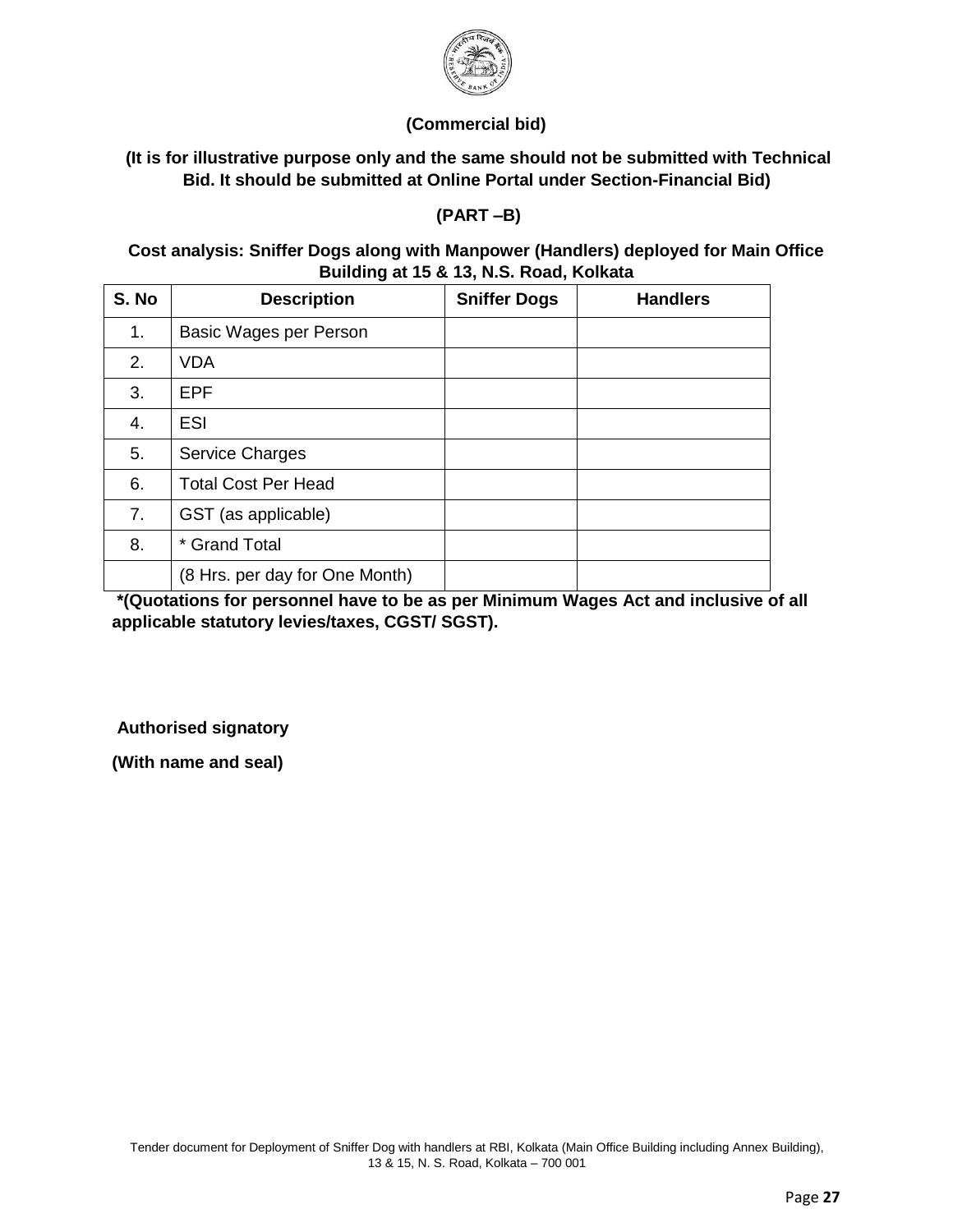

**(Annex-I)** 

### **Details of Bankers**

Name of the Banker-

Name of the Branch and its Complete Postal Address:

Name and job title of the Contact Person along with his/her Telephone No(s) and Fax No(s)., etc.

Type of Account:

Account Number:

IFSC Code:

Whether Credit facility / Overdraft Facility enjoyed by the bidder:

The period from which the bidder has been banking with the Banker:

Any other information which the bidder may like to furnish about its Banker

**Authorised Signatory (With Name and Seal)**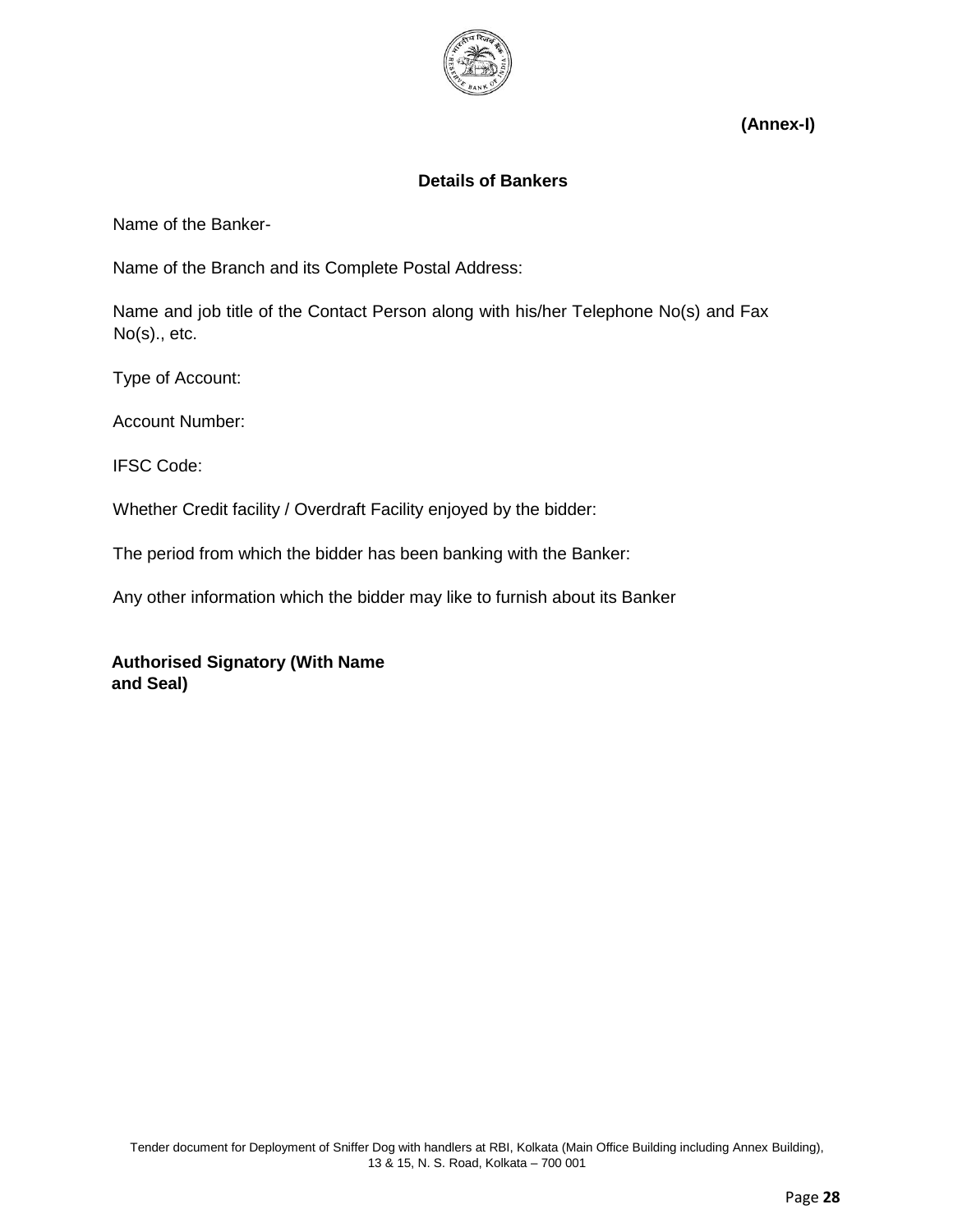

#### **Annex II (To be submitted by the client in hard copy in sealed through the tenderer) Client's Report**

(On Client's Letter Head)

Performance details of the Firm: M/s …………. Located at………….

| 1              | Work order/reference No. and Agreement<br>Date                                                             |                                                  |
|----------------|------------------------------------------------------------------------------------------------------------|--------------------------------------------------|
| 2              | Gross Value of the Contract (in Rupees)                                                                    |                                                  |
| 3              | Date of commencement of Contract                                                                           |                                                  |
| $\overline{4}$ | Whether the Service carried out as per<br>agreement and the scope of the work<br>entered with the Firm     |                                                  |
| 5              | Reason for delay (if any) and whether any<br>penalty/liquidated damage, if any, was<br>imposed on the firm |                                                  |
| 6              | Comments on capabilities of the firm<br>(indicate grading)                                                 |                                                  |
| a              | Quality of Service provided by the firm                                                                    | Outstanding/Very Good/<br>good/Satisfactory/Poor |
| $\mathsf b$    | Technical proficiency/competence                                                                           | Outstanding/Very Good/<br>good/Satisfactory/Poor |
| $\mathbf C$    | Integrity and reliability of the<br>partners/proprietors of the firm                                       | Outstanding/Very Good/<br>good/Satisfactory/Poor |
| d              | Integrity and reliability of the Personnel<br>deployed                                                     | Outstanding/Very Good/<br>good/Satisfactory/Poor |
| $\mathbf e$    | Dealings in the execution of the work,<br>adherence to schedule and                                        | Outstanding/Very Good/<br>good/Satisfactory/Poor |
|                | time                                                                                                       |                                                  |
| $\overline{7}$ | Did the firm go for arbitration?                                                                           |                                                  |
| 8              | Any other information in your view will help<br>us in making our decision.                                 |                                                  |

Name & Signature of the Reporting Officer (with Office Seal)

Place: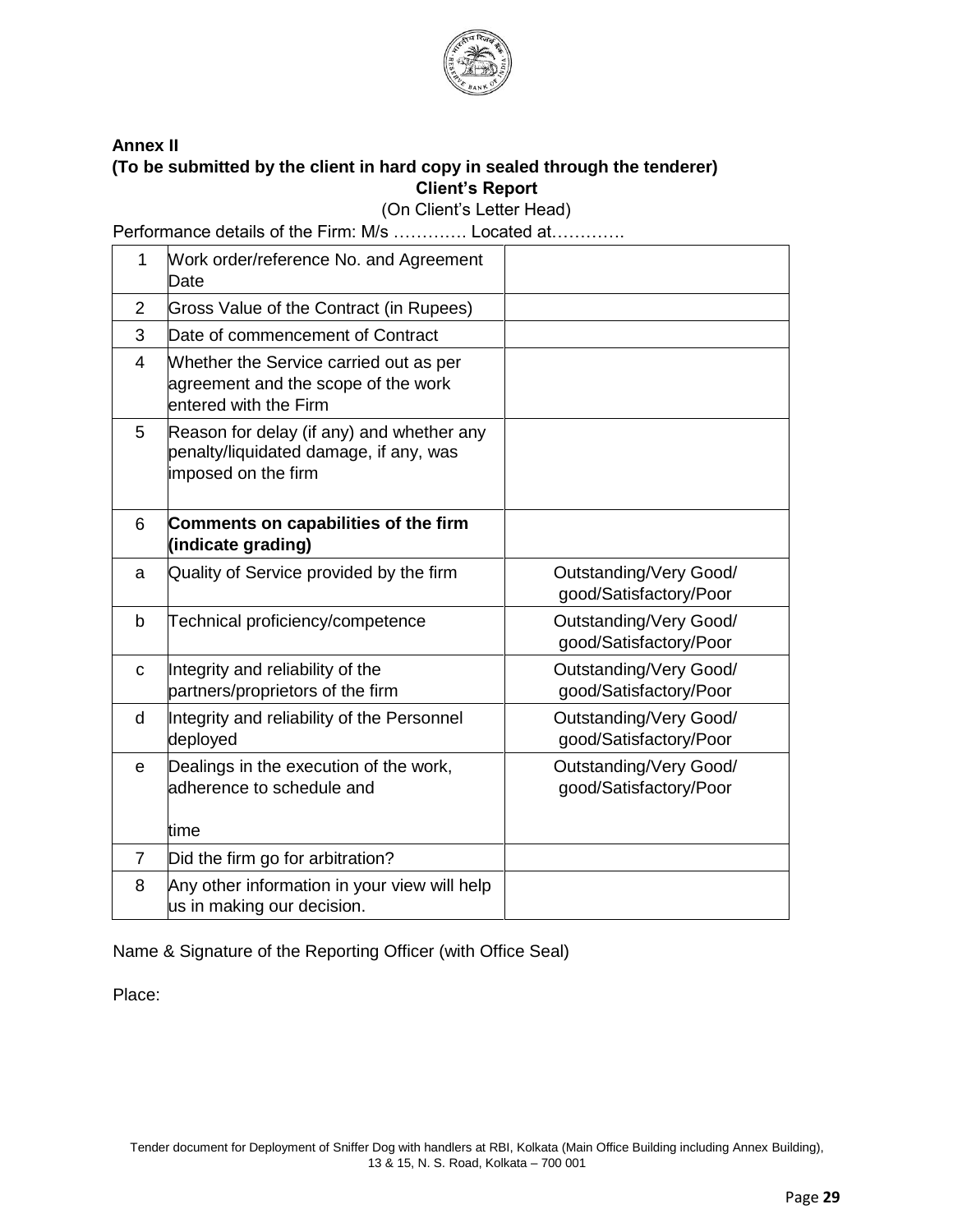

**Annex- III** 

### **Proforma for Bank Guarantee**

(On Non-Judicial Stamp Paper of appropriate value purchased in the name of the issuing bank)

Place:

Date: \_

The Regional Director Reserve Bank of India 13 &15, N.S. Road Kolkata-700001

Dear Sir,

## **Contract for providing Sniffer Dogs with Handlers at RBI, Kolkata (Main Office Building including Annex Building), 13 & 15, N. S. Road, Kolkata - 700001**

**WHEREAS** 

Reserve Bank of India, having its Central Office at Shahid Bhagat Singh Road, Mumbai, through its office at Reserve Bank of India, 15, N.S. Road, Kolkata (hereinafter called "the RBI") has awarded the Contract for the captioned work (hereinafter called the "Contract") to M/s……………….. (Name of the Contractor) (Hereinafter called " the said Contractor", which expression shall include its successors and assigns).

AND Whereas under the said contract the Contractor is bound by the said Contract to submit to RBI, Kolkata a Performance Bank Guarantee for a total amount of **₹ 50,000**/- (Rupees Fifty thousand only) in for the due fulfilment by the said Contractor of the terms and conditions contained in the contract. We, ………………...(Name of the Bank), (hereinafter called "the Bank"), at the request of M/s ………………….., the Contractor, do hereby undertake to pay to RBI, an amount not exceeding **₹** 50,000/- (Rupees Fifty Thousand only) in as Performance Guarantee for due fulfilment of terms and conditions of the contract.

#### NOW THIS GUARANTEE WITNESSETH

We (Name of the Bank) do hereby agree with and undertake to RBI, their Successors, Assigns that in the event of RBI coming to the conclusion that the Contractor has not performed his obligations as per the terms & conditions of the said contract or have committed a breach thereof, which conclusion shall be binding on us as well as the said Contractor; we shall on demand by RBI, pay without demur to RBI, a sum of **₹ 50,000**/- (Rupees Fifty Thousand only) in or any lower amount that may be demanded by RBI. Our guarantee shall be treated as equivalent to the Performance Guarantee Amount for the due performance of the obligations of the Contractor under the said Contract, provided, however, that our liability against such sum shall not exceed the sum of **₹** 50,000/- (Rupees Fifty Thousand only)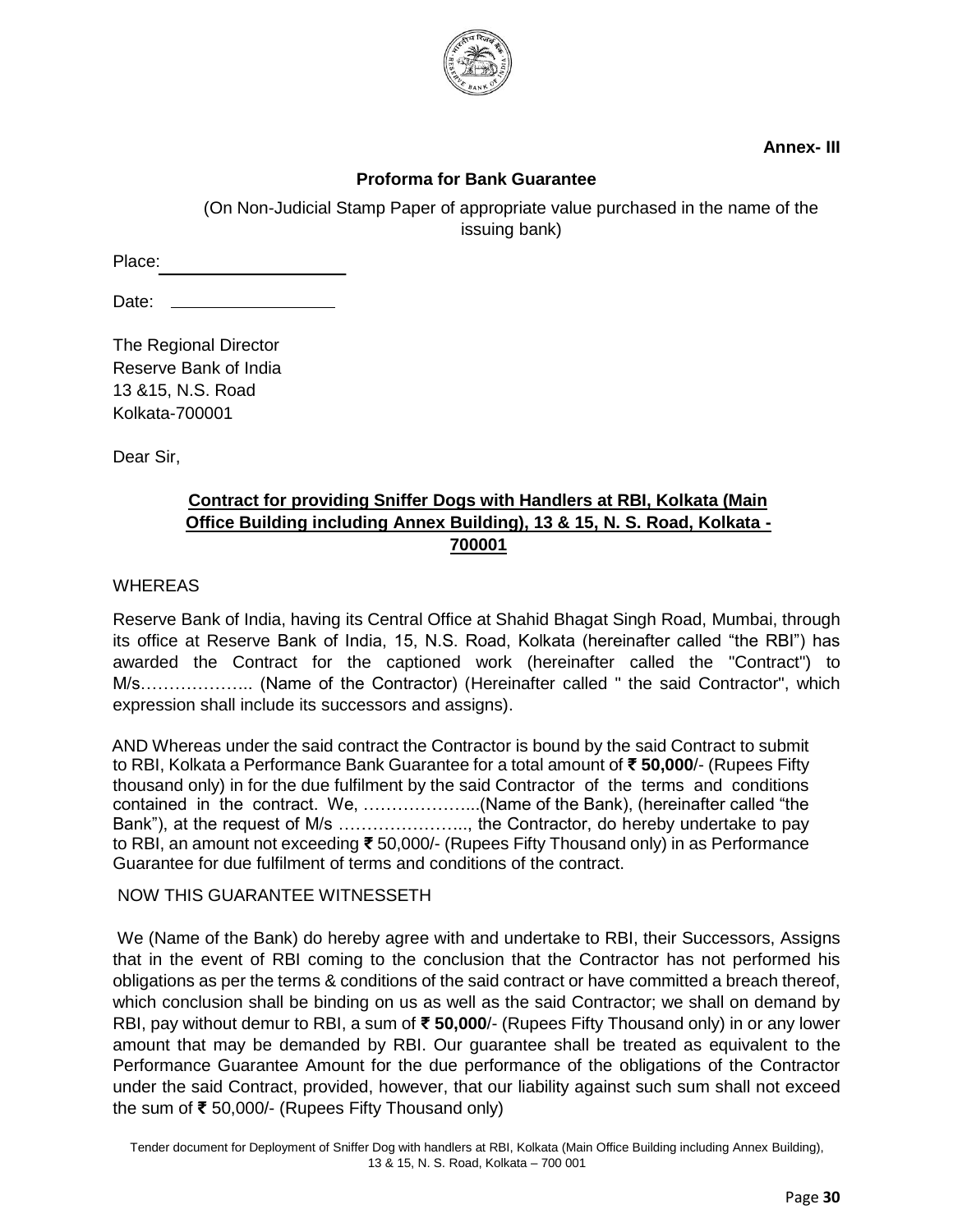

1. We also agree to undertake and confirm that the sum not exceeding **₹ 50,000**/- (Rupees Fifty Thousand only) as aforesaid shall be paid by us without any demur or protest, merely on demand from RBI on receipt of a notice in writing stating that the amount is due to them and we shall not ask for any further proof or evidence and the notice from RBI shall be conclusive and binding on us and shall not be questioned by us in any respect or manner whatsoever. We shall pay to RBI any money so demanded notwithstanding any dispute/disputes raised by the Contractor in any suit or proceedings pending before any Court, Tribunal or Arbitrator/s relating thereto and the liability under this guarantee shall be absolute and unequivocal. We undertake to pay the amount claimed by RBI within a period of one week from the date of receipt of the notice as aforesaid.

2. We confirm that our obligation to RBI under this guarantee shall be independent of the agreement or agreements or other understandings between RBI and the Contractor.

3. This guarantee shall not be revoked by us without prior consent in writing of RBI.

We hereby further agree that –

a) Any forbearance or commission on the part of the RBI in enforcing the conditions of the said contract or in compliance with any of the terms and conditions stipulated in the said Contract and/or hereunder or granting of any time or showing of any indulgence by the RBI to the Contractor or any other matters in connection therewith shall not discharge us in any way and our obligation under this guarantee. This guarantee shall be discharged only by the performance by the Contractor of their obligations and in the event of their failure to do so, by payment by us of the sum not exceeding **₹50,000**/- (Rupees Fifty Thousand only)

- b) Our liability under these presents shall not exceed the sum of **₹ 50,000/-** (Rupees Fifty Thousand only).
- c) Our liability under these presents shall not be affected by any infirmity or irregularity on the part of our said constituents/clients or their obligations thereunder or by dissolution or change in the constitution of our said constituents.
- d) This guarantee shall remain in force up to Sixty (60) days beyond the Defect liability period provided that if so desired by RBI, this guarantee shall be renewed for a further period as may be indicated by them on the same terms and conditions as contained herein.
- e) Our liability under these presents will terminate unless these presents are renewed as provided hereinabove on the or on the day when our said constituents comply with their obligations, as to which a certificate in writing by RBI alone is the conclusive proof whichever date is later. Unless a claim or suit or action is filed against us within or any extended period, all the rights of RBI against us under this guarantee shall be forfeited and we shall be released and discharged from all our obligations and liabilities hereunder.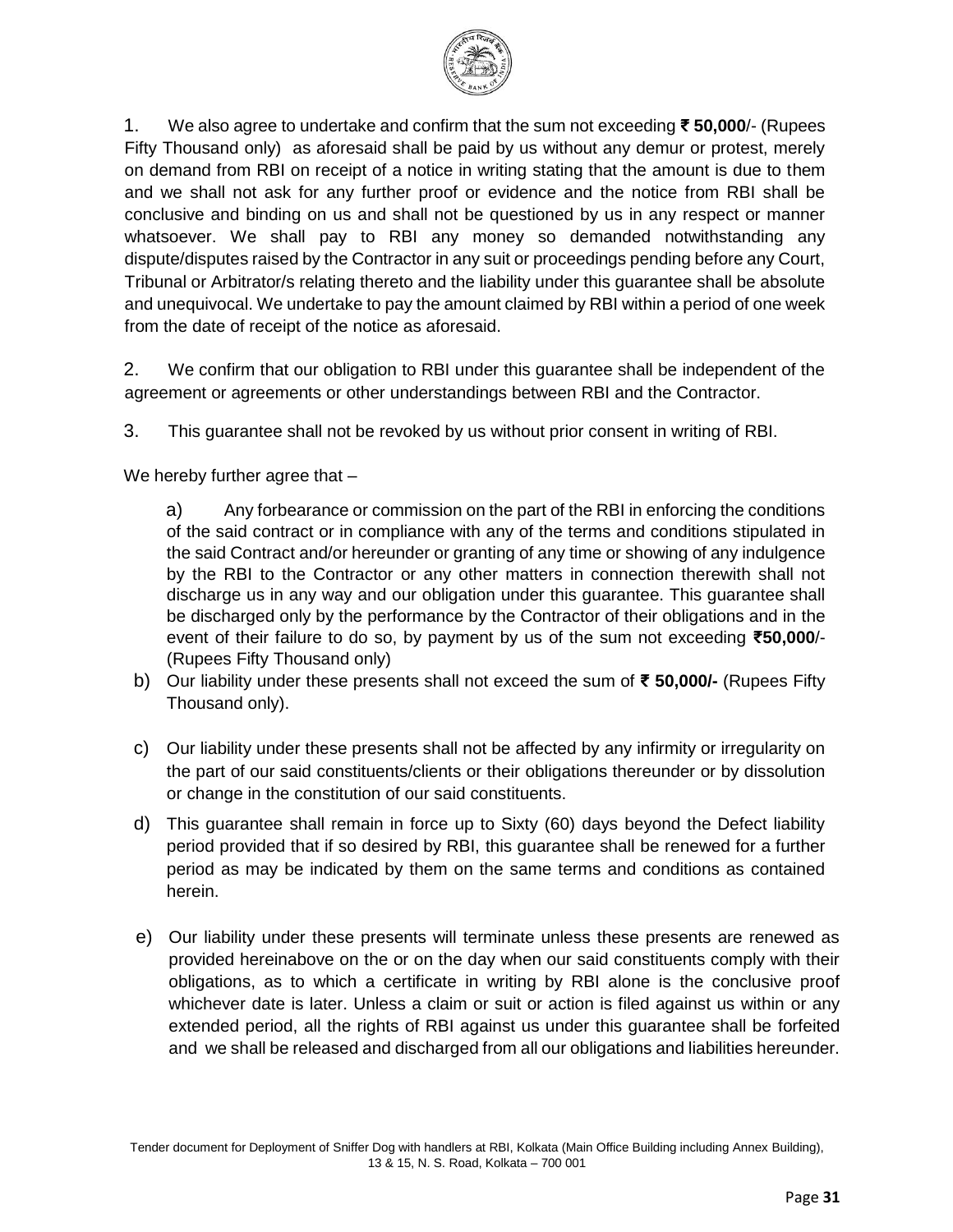

In witness whereof, I/We of the bank have signed and sealed this guarantee on the ---------day of----------------(Month) (Year) being herewith duly authorized.

For and on behalf of (Name of the Bank)

Signature and Seal of authorized Bank official

Name:

**Designation** 

Stamp/ Seal of the Bank

Signed, sealed and delivered for and on behalf of the Bank by the above named in the presence of:

Witness 1

| Signature |  |  |
|-----------|--|--|
| Name      |  |  |
|           |  |  |

(NB: This Bank Guarantee will require stamp duty as applicable in the state, where it is executed and shall be signed by the official whose signature and authority shall be verified).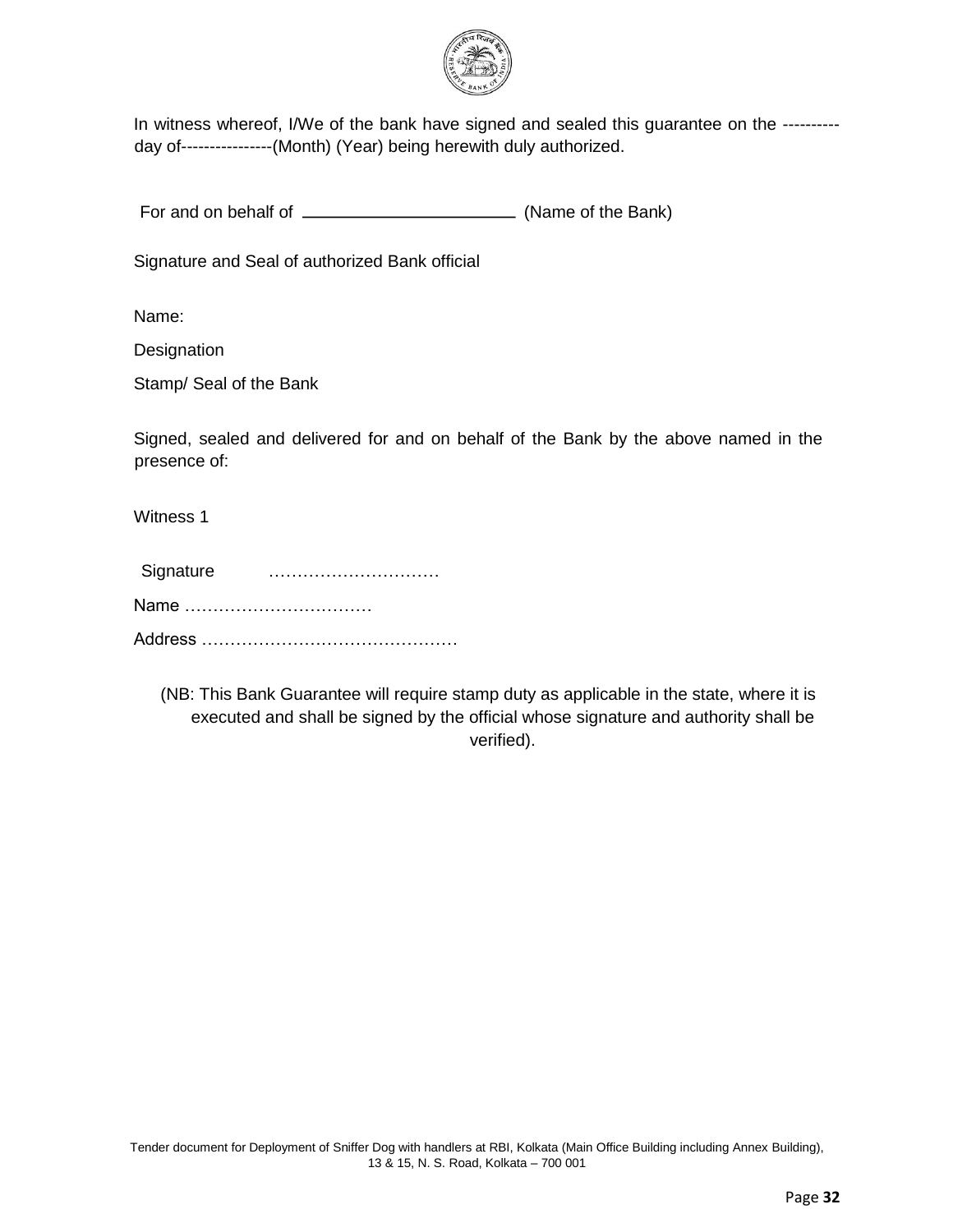

### **Article of Agreement**

**THIS AGREEMENT** is made at Kolkata on this……..…day of……………. (Two Thousand and ………………..) between RBI, 15, N.S. Road, Kolkata (having its Central Office at Shahid Bhagat Singh Marg, Mumbai and a body Corporate established under RBI Act, 1934) hereinafter referred to as the "**Bank**" represented by its …………………………… (which expression shall include his successors in office and assignees) of the FIRST PART

#### **AND**

M/s…………………………………..having it's Regd. Office at ………………………hereinafter referred to as the "Contractor" represented by its Director and authorised signatory Shri …………………… (Which expression shall mean and include its legal representatives and assignees and successors) of the

#### **SECOND PART**

Whereas the Contractor is carrying on the business of providing Sniffer Dogs with Handlers and has adequate experience in such jobs for rendering such service.

And whereas the Bank is desirous of availing services of the contractor for the purpose as indicated in the letter No. The stated in the letter No.

And whereas the parties are desirous of recording the terms and conditions under or upon which the said services are to be rendered by the contractor.

### **NOW IT IS HEREBY AGREED BY AND BETWEEN THE PARTIES HERE TO AS FOLLOW:**

- 1. This agreement will come into effect from The and will remain in force up to \_\_\_\_\_\_\_\_\_\_ or unless it is terminated as per the terms herein after contained.
- 2. The quoted charge of ₹ ……………. (Rupees …………………….only) covering the cost of Sniffer Dogs with Manpower (Handlers) deployed for efficient rendering of services shall be payable on monthly basis subject to submission of invoice. The payment there on will be made after the same is duly certified by the Bank's officials to the effect that the services have been provided satisfactorily and after deducting all statutory dues/ taxes, etc.

| <b>SI</b><br>No | Category            | <b>Wages</b> | <b>EPF@13%</b> | ESIC@<br>3.25% | <b>Service</b><br>Charge | <b>Total</b> |
|-----------------|---------------------|--------------|----------------|----------------|--------------------------|--------------|
|                 | <b>Sniffer Dogs</b> |              |                |                |                          |              |
| 2 <sub>1</sub>  | <b>Handlers</b>     |              |                |                |                          |              |

3. The above charges are firm and subject to labour conditions, exchange variations or any other conditions whatsoever. The above charges exclude Goods and Services Tax.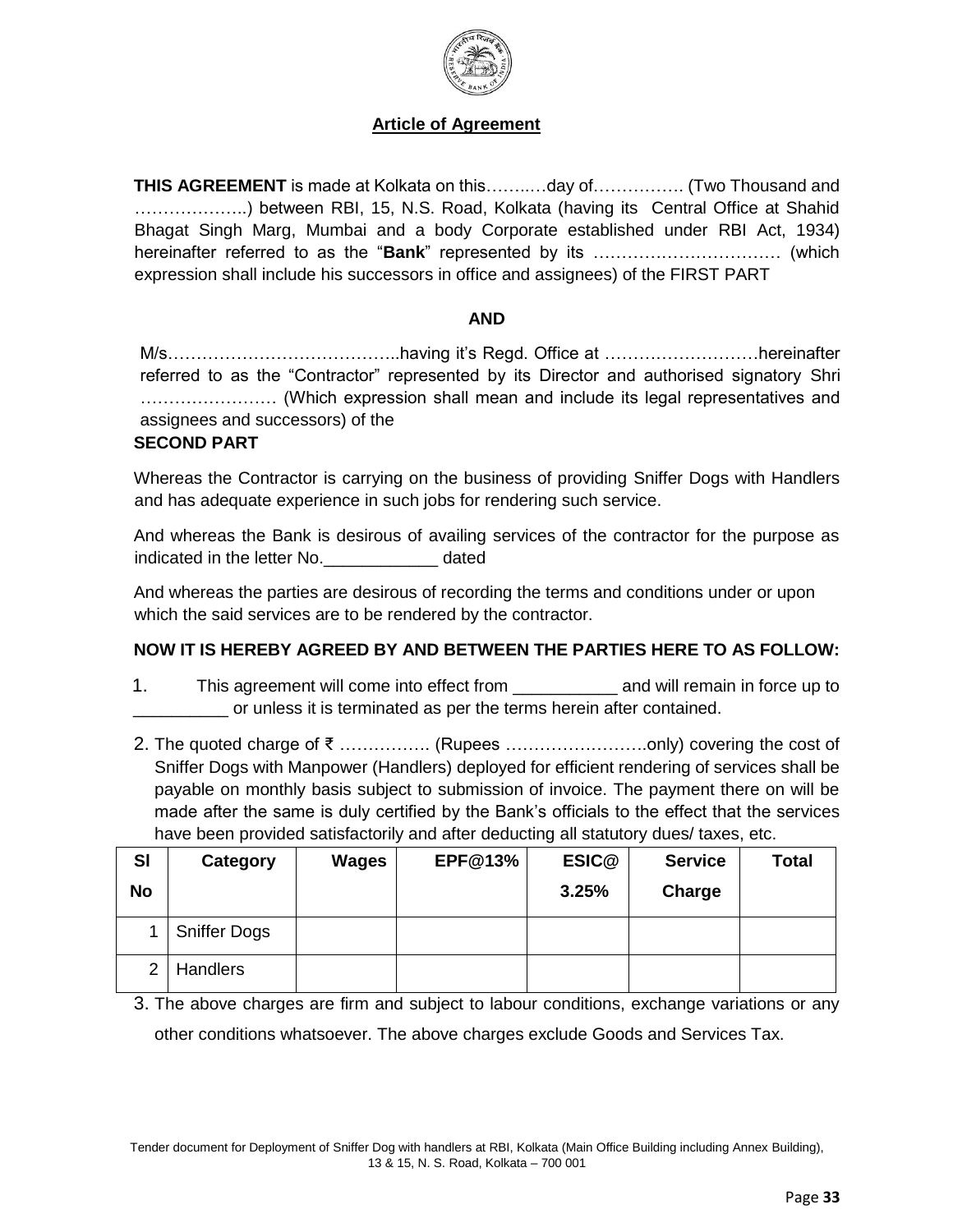

- 4. The above charges include service charges & GST, insurance charges and any duty or other levy, whether existing or levied in future by the Central Government or any other state Government or any other Local Authority.
- 5. The Contractor shall be responsible for providing Services on regular basis as per the terms and conditions of the tender and the tender document will be treated as part of this document.

### **SERVICES TO BE RENDERED BY AGENCY**

The Agency will provide the services of two sniffer dogs (preferably Labradors/German Shepherds) with handlers to the Bank.

ii) Duty hours of one of the sniffer dog with handler will be from 8 AM to 4 PM and the other sniffer dog with handler will be from 10 AM to 6 PM on all days. One dog will be deployed in each shift of 1-2 hours, at the office premises of RBI, Kolkata. At any given point of time, one dog shall be on duty and the other dog should be available in the office/dog rest room.

iii) The dogs should be within the age of 6-8 years and should be subjected to physical fitness and olfactory tests by a veterinary doctor. Fitness test by a veterinary doctor and a certificate should be submitted to the bank in this regard every six months.

iv) The dog should have undergone training initially for two months and thereafter dog and handler should undergo refresher training every six months.

v) The dog should be put through simulated exercises on a regular basis for detecting explosive substance concealed on human beings, hidden inside vehicle etc. with the help of training aids.

vi) Each dog is required to conduct at least one practice search every month.

vii) The dogs should be available for duty as and when required by the Bank during the working hours. The Bank shall utilize the dogs for sanitization of any of the Bank's premises. The Bank shall make every effort to make arrangements for taking the dogs to the other premises. In case the Bank is not able to make transport arrangement, the Security Agency shall utilize any suitable mode of transport and Bank will make reimbursement of the transportation charges.

viii) The grooming of dogs and maintenance/cleaning of rest room for dogs and litter, if any, on a daily basis, shall be the responsibility of the Agency.

ix) The Agency shall submit medical certificates for the dogs as well as handlers before they are pressed into service, stating that they do not suffer from any communicable disease or any illness which will hamper their proper functioning and that the dogs are immunized.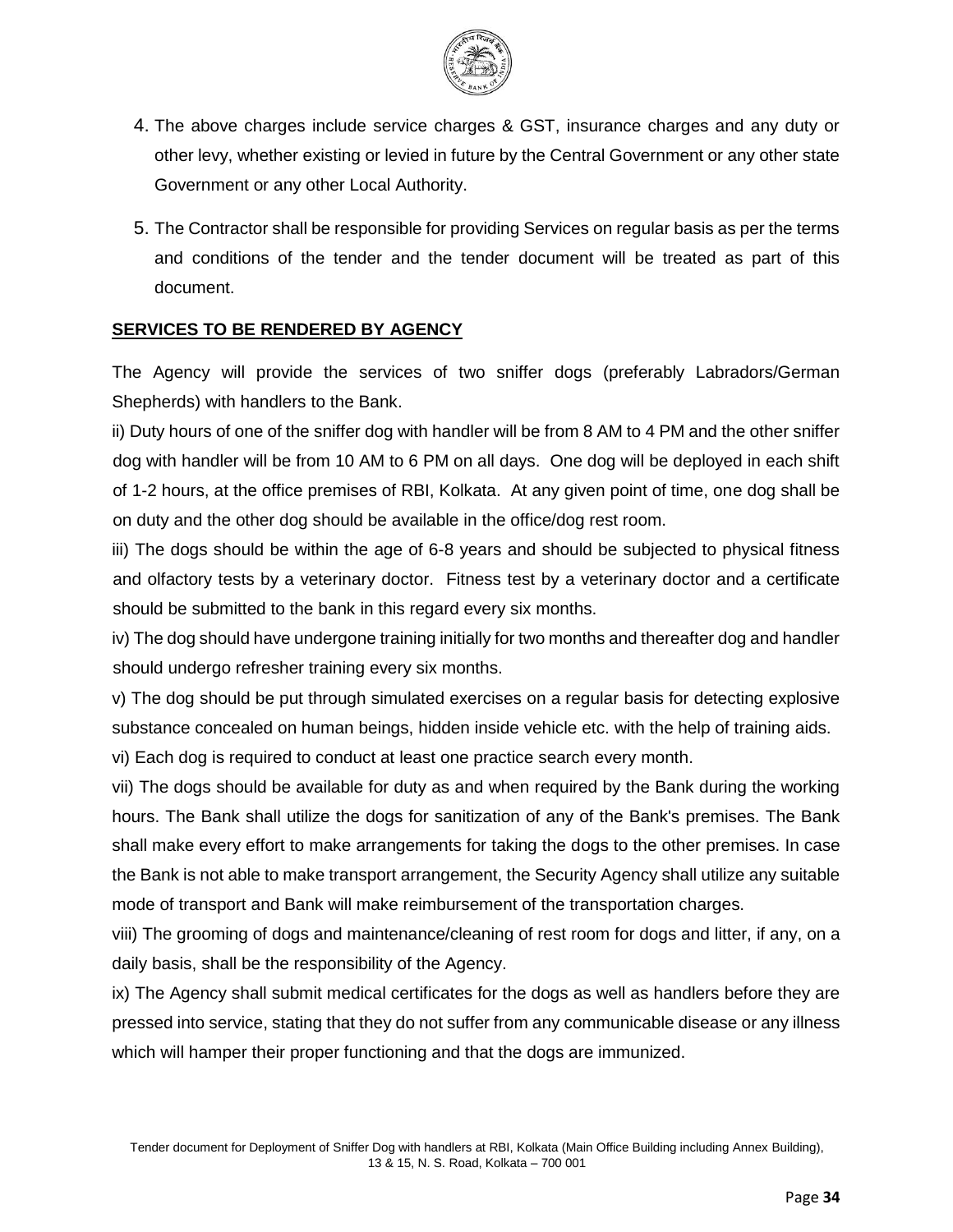

x) If a dog or handler is unable to attend duty due to sickness/ill health, the Agency shall provide suitable substitute with same capabilities, breed (dogs) of competence.

xi) The dogs deployed should undergo periodic test every quarter and checks at the Agency's own cost and necessary test certificates as well as dog health certificate should be submitted to the RBI, Kolkata.

xii) The Agency has to submit an undertaking to the effect that it is in compliance with the applicable provisions of Prevention of Cruelty to Animals Act, 1960.

xiii) The hiring charges shall include the remuneration of the dog handlers and reliever for weekly offs and leaves of the handlers. The Bank shall pay GST at applicable rates. It will be the responsibility of the Agency to ensure that payment to the handlers is as per the provision of the Minimum Wages Act.

xiv) The responsibility of providing food and water to dogs and meal/tea/coffee to handlers will be with the Agency. Dogs' food brands will be Royal canine/drools premium/pedigree premium. The authorised representative of the Regional Director may conduct surprise check to verify the hygienic condition and food provided to the dogs.

xv) The sniffer dogs should be trained to detect all kinds of explosives, i.e., RDX, TNT, Gunpowder, PEK, etc. (the list is only indicative and not exhaustive).

xvi) The Agency has to submit proof of local office address, contact no/names of officials handling the Contract.

xvii) A representative of the agency should visit monthly to carry a hygiene and sanitation inspection of the living area of handlers and the rest room for dogs.

xviii) The Agency shall arrange for visit of a veterinary doctor at least once in a quarter to check the health and hygiene conditions of Dogs deployed for the purpose of the contract.

All the Handlers provided by the successful bidder should necessarily wear uniform during office hours including pump shoes.

## **Duties of the Agency**

The Agency shall:

- i. Ensure that he/she/it deploys only trained and competent dogs of age 6-8 years of age as well as adult, trained and competent Handlers who are physically fit and are capable for rendering dog handler services in RBI's Main Office Building as also Annex Building at 13 & 15 , N.S. Road, Kolkata
- ii. Be responsible and liable for payment of salaries, statutory minimum wages and any other legal dues to the persons who are employed by him/her/it for the purpose for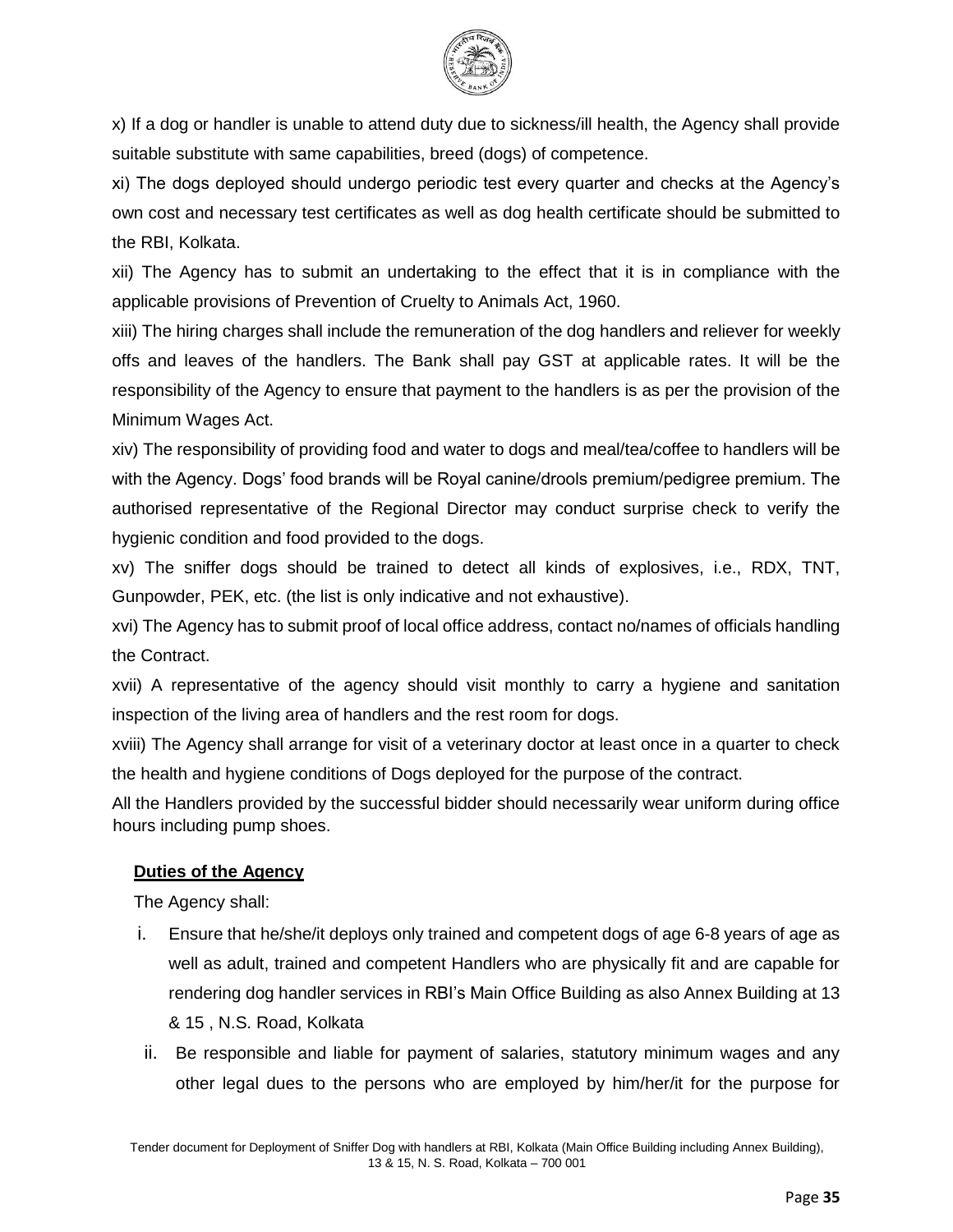

rendering the services required by RBI under this agreement. Written records for having made these payments will be submitted at monthly intervals, for verification of RBI.

- iii. Maintain neatly, completely and legibly registers, records, reports, and returns for inspection by various authorities at short notice.
- iv. Pay the minimum wages stipulated by the Government of India, Ministry of Labour from time to time and submit monthly compliance certificate (with details of wages paid) to RBI on payment of minimum wages for the persons deployed in RBI's premises.
- v. Take all reasonable precautions to prevent any unlawful riot or disorderly conduct or acts of his employees so deployed and ensure preservation of peace and protection of persons and property of RBI.
- vi. Provide information as required in respect of all his employees employed by him/her/it to enable RBI to monitor compliance of P.F, ESI, etc.
- vii. Ensure that all persons employed by him/her/it for the purpose of, rendering the services required by RBI, are insured with Government of India recognized insurance Companies, for which no extra payment will be made by RBI. The Contractor shall be responsible for any injury or damages to any persons, animals or any other things during the course of performance of their duties under this agreement.
- viii. Ensure that his/her/its employees, while on the premises of RBI or while carrying out their obligation, observe the standards of cleanliness, decorum, security, safety, good behaviour and general discipline laid down by RBI or its authorized agents and RBI shall be the sole judge as to whether or not the Contractor and/or his/her/its employees have observed the same.
- ix. Personally, and exclusively supervise or employ sufficient supervisory personnel, exclusively to supervise the work of its dogs and handlers so as to ensure that the service rendered are carried out to the satisfaction of RBI.
- x. Ensure that no employee of the Contractor will enter or remain in RBI premises beyond the specified time limit unless absolutely necessary for fulfilling successful bidder's obligation and with RBI's permission.
- xi. Be liable for any damage caused to RBI or its premises or any part there of or to any fixtures or fittings there of or any property of RBI and there in by any act, omission, default or negligence of the employee of the Contractor or his employee or agents.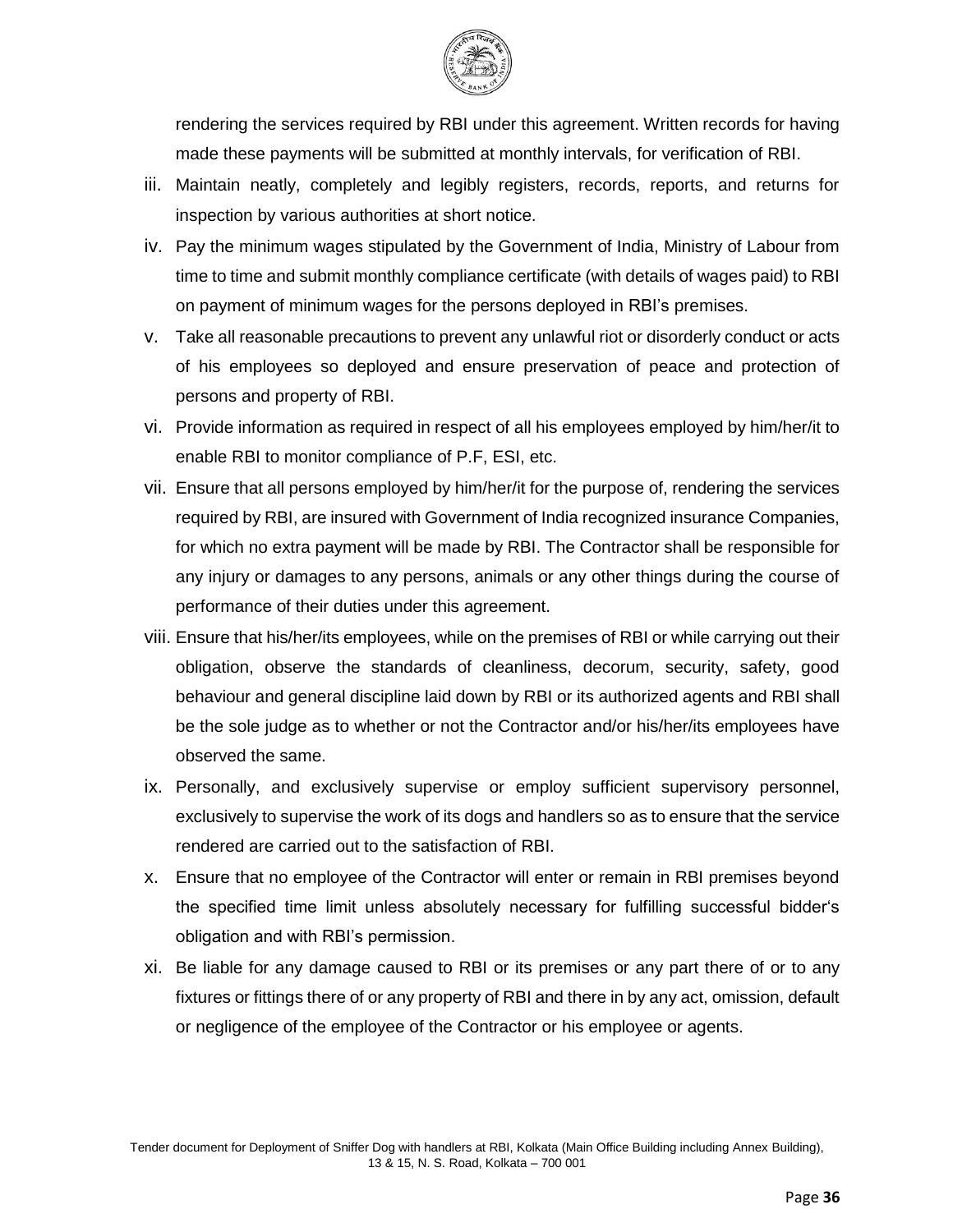

- xii. Provide identity cards to his/her/its employees who shall be rendering the subject job at RBI's premises. All the employees should bear the identity card during all the times they are working in RBI's premises.
- xiii. Provide distinct uniform to his/her /its employees or different from RBI's employees. The uniform should have the logo of the successful bidder and shall be kept neat, tidy and in a wearable condition.
- xiv. The successful bidder shall along with other relevant particulars arrange to obtain Police Verification Report on character and antecedents of its personnel to be deployed The successful bidder shall submit their passport size photographs before engaging them for duty in RBI Main Office Building including Annex Building. A certificate to the effect that Police Verification of all employees deployed in the services of RBI has been done and are available with the successful bidder, needs to be submitted within one month coming into effect of contract with RBI. Reserve Bank of India can verify these at any point of time during the continuous of contract. **This is an important condition of the tender.**

#### **STAMP DUTY**

The Contractor shall bear the stamp duty on the original of this agreement, which shall be executed in duplicate, and RBI shall retain the original and the Contractor shall retain the duplicate.

#### **OTHER LIABILITIES/INDEMNITIES.**

i) The Contractor shall ensure payment of minimum wages to the workman employed by him/them/it and obtain their signature or thumb impression on the wage slip in the presence of the RBI's authorized officer assigned for this work. The register shall be submitted to RBI after every payment to the workmen. In addition, he/they/it will /shall provide essential amenities like drinking water, first aid facility etc. to his/her/its employees as per Contract Labour (Regulation and Abolition) Act, 1970. The Contractor has to give undertaking on Non judicial Stamp paper of applicable value before the award of the work that he undertakes to actually pay wages to all the labourer of all descriptions to be engaged by him/it for completion of that particular job/work at the rate which is not less than the one prescribed under the Minimum Wages Act.1948 and also keep RBI indemnified against all the actions that may be initiated against RBI by the Statutory Authorities for his/her/its failure to pay such wages and provide the essential amenities.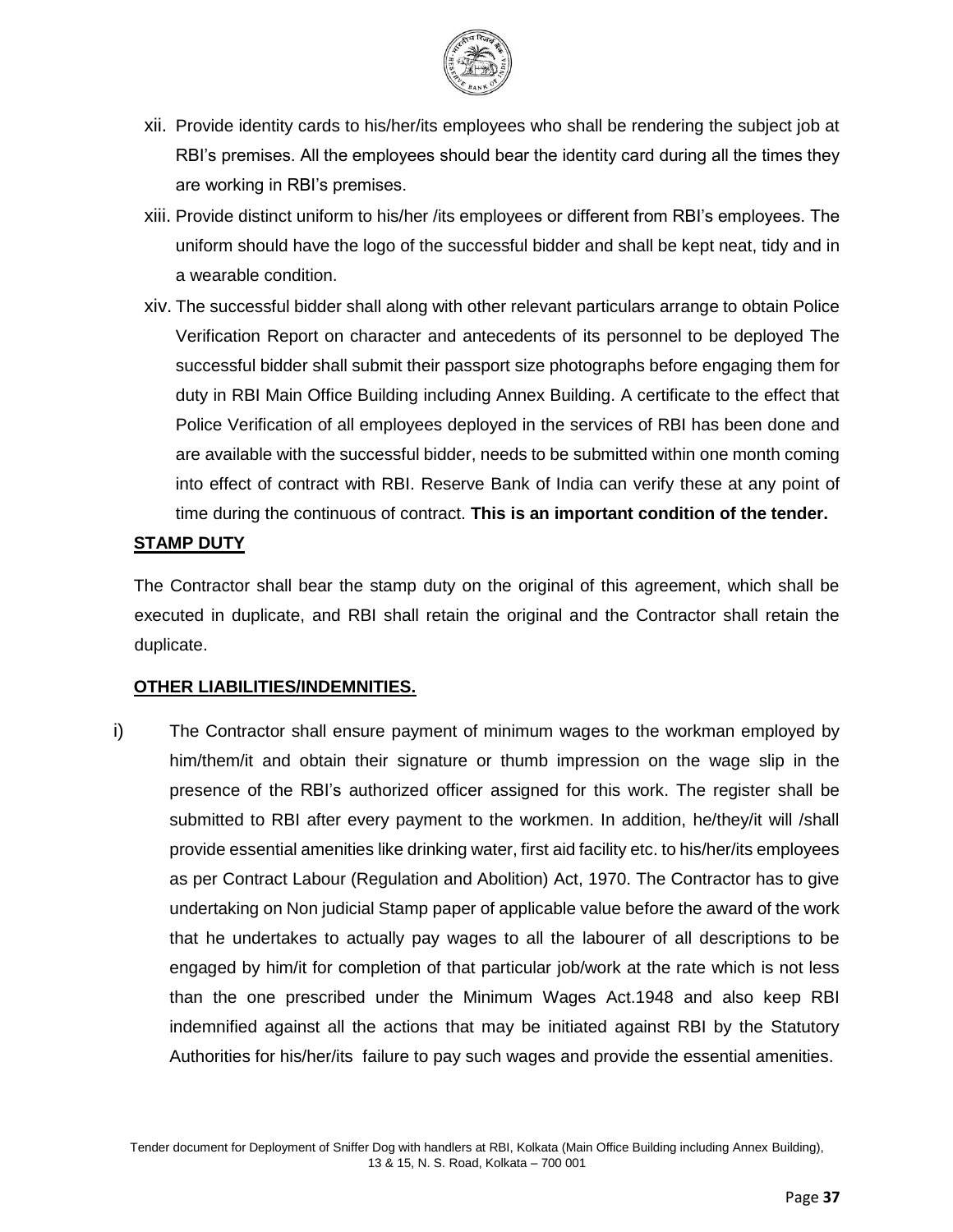

- ii) The Contractor shall obtain a license as contemplated under Contract Labour (Regulation and Abolition) Act 1970 or any other law as applicable, failing which he/she /it alone would be responsible for actions/proceedings ensuring there to. RBI shall not be held responsible for acts, commissions or omissions of the Contractor and shall in no way be made liable to the labourers engaged by the Contractor.
- iii) **Non-Disclosure Clause:** The Contractor shall not disclose directly or indirectly any information, materials and details of RBI's infrastructure/ systems/ Standard Operating Procedures /equipment etc., which may come to the possession or knowledge of the Contractor during the course of discharging his/her/its contractual obligations in connection with this agreement, to any third party and shall at all times hold the same in strictest confidence. The Contractor shall treat the details of the contract as private and confidential, except to the extent necessary to carry out the obligations under it or to comply with applicable laws. The Contractor shall not publish, permit to be published, or disclose any particulars of the work in any trade or technical paper or elsewhere without the previous written consent of RBI. The Contractor shall indemnify RBI for any loss suffered by the employer as a result of disclosure of any confidential information. Failure to observe the above shall be treated as breach of contract on the part of the Contractor and RBI shall be entitled to claim damages and pursue legal remedies.
- iv) The Contractor shall take all appropriate actions with respect to its employees to ensure that the obligations of non-disclosure of confidential information under this agreement are fully satisfied.
- v) **The Contractor's obligations with respect to non-disclosure and confidentiality will survive the expiry or termination of this agreement for whatever reason.**
- vi) The Contractor shall indemnify and keep indemnified RBI against all losses and claims, damages or compensation for breach of any provisions of the Payment of Wages Act, 1936, Minimum Wages Act, 1948, Contract Labour (Regulation and Abolition) Act, 1970, The Employees Provident Fund (and Miscellaneous Provisions) Act, 1952, Payment of Bonus Act, 1965 or any other labour laws/rules/regulations/statute that may be applicable. The Contractor only shall be responsible for liabilities, if any, in this regard.
- vii) The Contractor shall comply with the provisions of "**The Sexual Harassment of Women at Work Place (Prevention, Prohibition and Redressal) Act, 2013".** In case of any complaint of sexual harassment against /he/she/its employee within the premises are brought to notice of RBI, RBI will undertake action that may deem fit, including criminal proceedings and Termination of contract/agreement.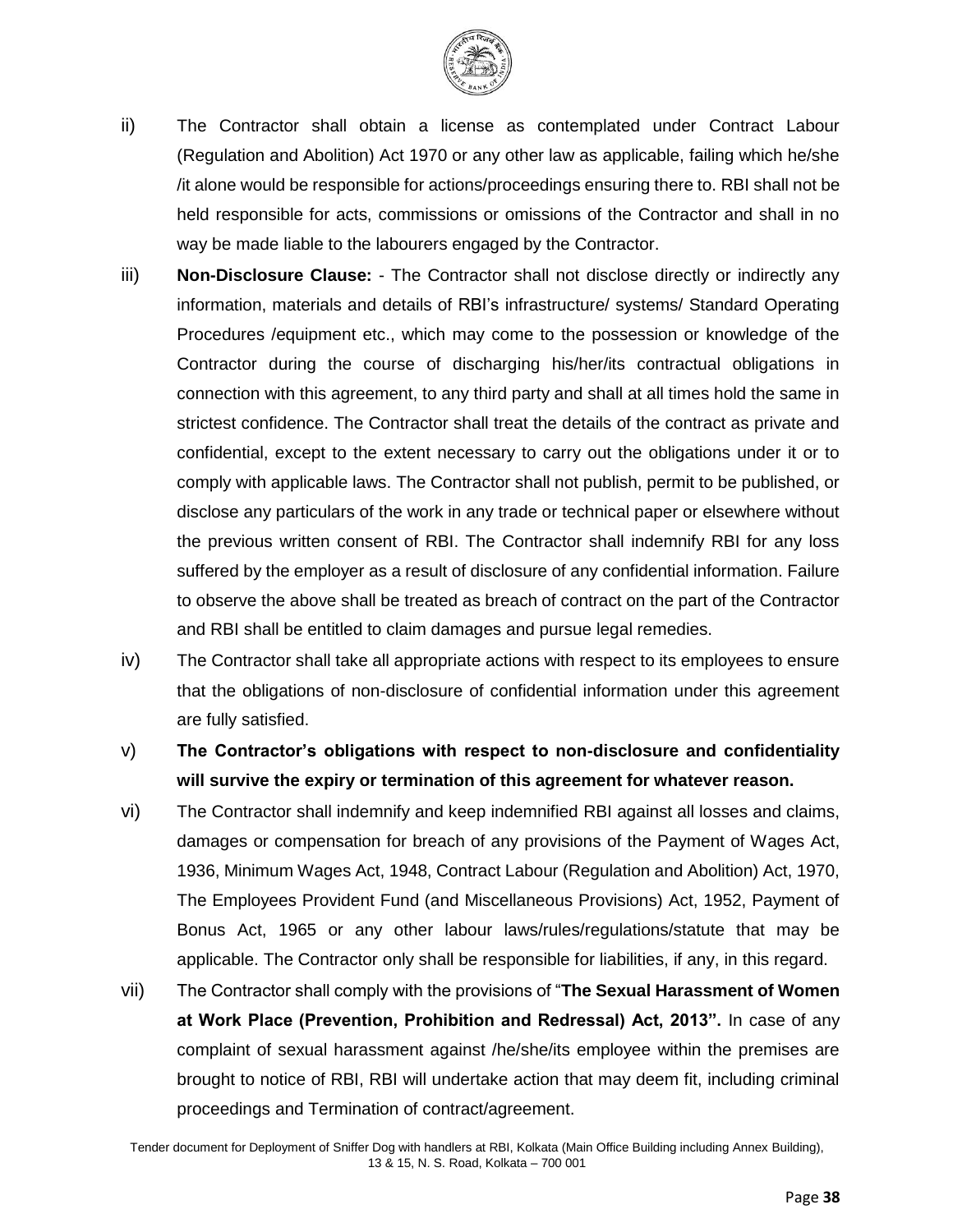

- viii) Any complaint of sexual harassment from any aggrieved employee of the Contractor against any employee of RBI shall be taken cognizance of by the Regional Complaints Committee constituted by RBI.
- ix) The Contractor shall be responsible for any monetary compensation that may need to be paid in case the incident involves the employees of the Contractor, for instance any monetary relief to RBI''s employee, if sexual violence by the employee of the Contractor is proved. The Contractor shall be responsible for educating his/her/its employees about prevention of sexual Harassment at work place and related issues.
- x) That RBI shall not be responsible for payment of any compensation for death of or injury or accident to any of the Sniffer Dogs and Handlers deployed by the contractor which may arise out of and in the course of their duties and employment. It is agreed and understood that the Contractor alone shall be liable to pay such damages or compensation to such Dog Handlers and their families.
- xi) That all precautions shall be taken by the contractor towards the safety of its employees deployed at RBI and it will be the sole responsibility of the contractor towards any untoward incident i.e. compensation etc., to its employees.

## **TERMINATION OF AGREEMENT: -**

Without prejudice to what is contained herein above, RBI shall at its sole and absolute discretion, be entitled to terminate this agreement forth with by written notice without assigning any reason and without payment of any compensation, if.

i) In the opinion of RBI (which shall not be called in question by the Contractor and shall be binding on the Contractor) the Contractor fails or refuse to implement this agreement to RBI's satisfaction and/or

ii) The Contractor commits a breach of any terms and conditions of this agreement and/or

iii) The Contractor is adjudged an insolvent or has entered into compromise with his creditors or if distress or executions or other process is levied upon or receiver is appointed for any part of the assets or property of Contractor and/or

iv)For any reason whatsoever, the Contractor becomes disentitled in law to perform his/her/its obligations under this agreement and/or